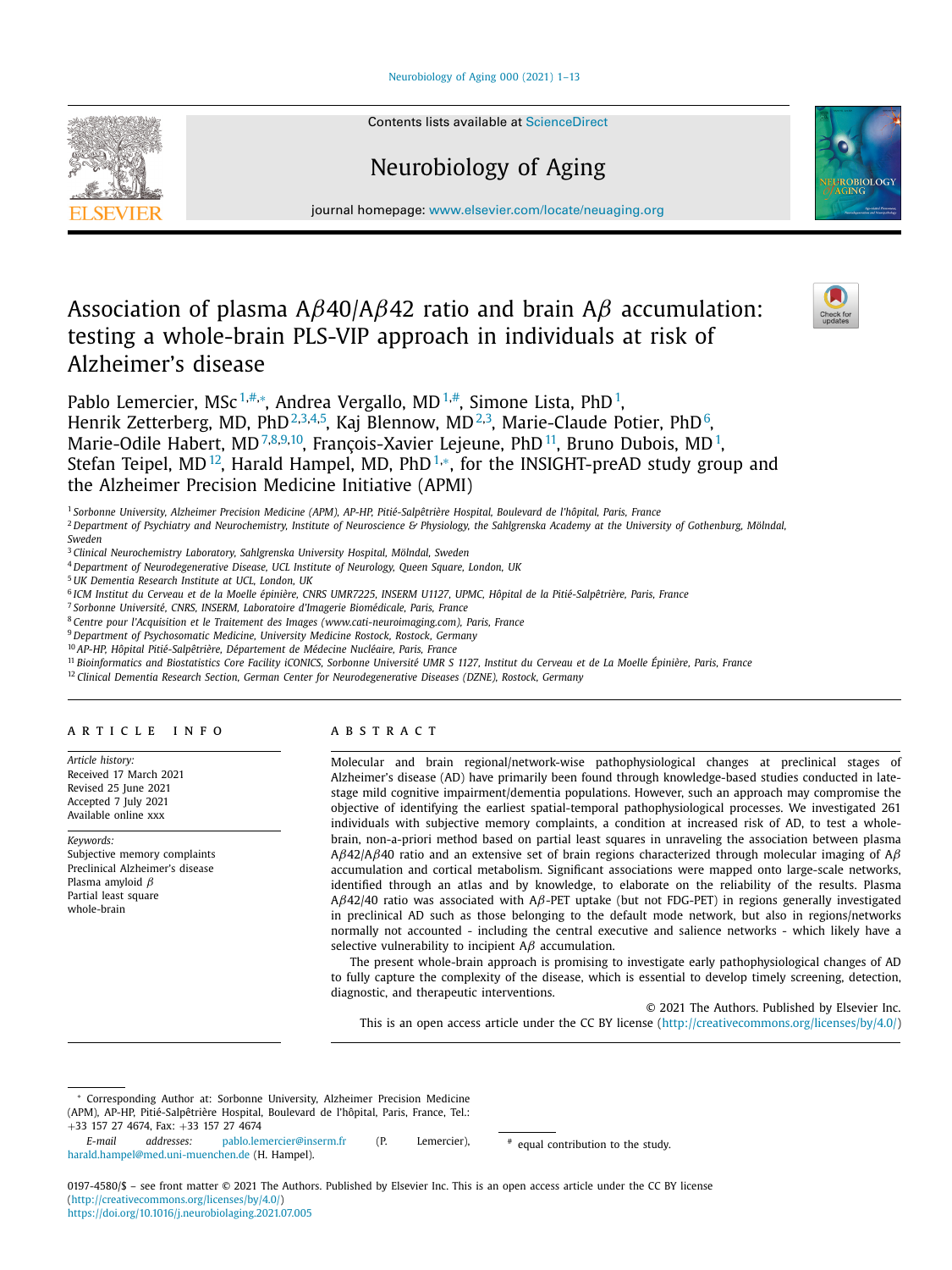## **1. Introduction**

Brain accumulation of amyloid- $\beta$  (A $\beta$ ) aggregation species is one of the earliest pathophysiological alterations in the preclinical phase of the Alzheimer's disease (AD) clinical-biological continuum [\(Bateman](#page-11-0) et al., 2012; Jack et al., [2018;](#page-11-0) Villemagne et al., 2013). From a therapeutic [perspective,](#page-12-0) the early detection of incipient  $A\beta$  accumulation and downstream co-occurring alterations, such as spreading of tau pathology, synaptic failure, and neurodegeneration, holds the potential to effectively intervene using targeted disease-modifying therapies that can slow down AD disease [progression](#page-10-0) during preclinical or prodromal stages (Aisen et al., 2017; [Hampel](#page-11-0) et al., 2019a). By contrast, individuals at risk for AD or any other neurodegenerative disease may have different clinicalbiological trajectories with some developing brain resilience, at the molecular and network level, while other individuals may develop multi-scale system failure and cognitive decline (Arenaza-Urquijo and Vemuri, 2018; [Elman](#page-11-0) et al., 2014; [Perez-Nievas](#page-10-0) et al., 2013). Therefore, reliable multi-modal exploratory and integrative approaches are needed for investigating network dysfunction in AD trajectories but also resilience in individuals displaying incipient molecular signatures of AD or any other neurodegenerative disease.

Positron emission tomography (PET) studies have shown that the regional  $A\beta$  accumulation in preclinical AD or individuals at genetic/clinical risk for AD is associated with different predictors, including bodily fluid biomarkers [\(McKhann](#page-12-0) et al., 2011). Coupling these findings with functional magnetic resonance imaging (MRI) studies and experimental models of AD revealed that a selective vulnerability of distinct brain regions to AD incipient pathophysiology exists. However,  $A\beta$  PET-based studies in preclinical AD typically employ a-priori, knowledge-based selected regions of interest (ROIs) such as the hippocampus, the anterior and posterior cingulate, or the precuneus (Fan et al., [2018;](#page-11-0) [Fandos](#page-11-0) et al., 2017; [Nakamura](#page-12-0) et al., 2018; [Pérez-Grijalba](#page-12-0) et al., 2019; Vergallo et al., 2019). A limitation of this approach is represented by the fact that most of these regions have been identified in studies conducted in populations with more advanced stages of AD-like mild cognitive impairment (MCI) and dementia. Using approaches that constrain the number of hypotheses tested may hinder the comprehensive understanding of early AD pathophysiological dynamics. A model capable of accounting for a broad set of aging and AD-vulnerable regions is urgently needed to tackle incipient pathophysiological alterations timely.

Novel approaches that allow investigating more brain regions and different hubs of large-scale networks without apriori constraints are needed in preclinical AD studies to develop timely screening, diagnostic, and therapeutic strategies. An ideal knowledge-free method should limit type 1 error inflation - induced by an increased number of hypotheses to test and should deal with multicollinearity. This is of significant relevance since neuroimaging studies revealed significant pairwise correlations of AD hallmarks, like amyloid- $\beta$  and also tau pro[teinopathies,](#page-12-0) between different regional values (Lockhart et al., 2017; [Veronese](#page-12-0) et al., 2019).

In the present study, we investigated a non-a-priori design (i.e., hypothesis-free) based on Partial Least Square (PLS) analysis, a statistical method that allows an exploratory whole-brain approach. PLS estimates principal components, maximizing the covariance within and between 2 tables of the same set of observations to find shared information (Abdi and [Williams,](#page-10-0) 2013). PLS is a component-based tool with several advantages compared to univariate methods, including higher suitability for modeling of datasets with considerable collinearity among variables. We employed the Variable Importance in Projection (VIP) criteria applied to PLS (PLS-VIP) to select the most relevant hypothesis. Indeed, simulation studies showed that PLS-VIP outperforms other variable selection methods and is less sensitive to noise and collinearity [\(Chong](#page-11-0) and Jun, 2005; [Palermo](#page-12-0) et al., 2009).

We tested the PLS-VIP approach by investigating the association of plasma  $A\beta$ 42/A $\beta$ 40 ratio, a validated biomarker for screening of AD pathophysiology (Jack et al., [2018;](#page-11-0) [Nakamura](#page-12-0) et al., 2018; [Palmqvist](#page-12-0) et al., 2019; [Vergallo](#page-12-0) et al., 2019), with whole-brain  $A\beta$ -PET regional indexes. We used multi-modal biomarkers charting the  $A\beta$  pathway about which several studies have corroborated a significant covariance between different modality measures (i.e., blood concentrations and molecular imaging indexes). Such a confidence in the relationship between the 2 set of variables is pivotal for the scope of the present article, which consists in testing the reliability of a PLS-based methodological approach.

Previous studies in preclinical and prodromal AD showed good to optimal accuracy of plasma  $A\beta$ 42/A $\beta$ 40 ratio in predicting Aβ-PET status (positive versus negative) [\(Nakamura](#page-12-0) et al., 2018; [Palmqvist](#page-12-0) et al., 2019). Moreover, a correlation between the former and global/regional A $\beta$ -PET standard uptake value ratios (SUVRs) has been reported across different AD cohorts [\(Fandos](#page-11-0) et al., 2017; [Nakamura](#page-12-0) et al., 2018; [Vergallo](#page-12-0) et al., 2019).

To test the conceptual validity of our model, we also tested plasma Aβ42/Aβ40 ratio association with <sup>18</sup>F-fluorodeoxyglucose (FDG) regional radiotracer binding, a marker of neuronal metabolism, assuming no relation would stand out as the existing literature suggests. We investigated this non-a-priori approach in a cohort of cognitively intact individuals facing subjective memory complaints (SMC), a clinical condition characterized by normal performance at a multi-domain neuropsychometric assessment despite a self-perceived memory impairment [\(Buckley](#page-11-0) et al., 2016; [Teipel](#page-12-0) et al., 2020; [Timmers](#page-12-0) et al., 2019; van [Harten](#page-12-0) et al., 2018). Several multi-centric and multi-modal biomarkers studies indicate that SMC, coupled with positivity to  $A\beta$  biomarkers, is associated with increased risk of developing MCI or dementia within the clinical spectrum of AD [\(Buckley](#page-11-0) et al., 2016; [Teipel](#page-12-0) et al., 2020; [Timmers](#page-12-0) et al., 2019; van [Harten](#page-12-0) et al., 2013). While this association is consistent across studies, partially controversial is the link between SMC and common risk factors for dementia – including vascular pathology and or tau pathophysiology [\(Clancy](#page-11-0) et al., 2021; [Dubois](#page-11-0) et al., 2018; Van [Etten](#page-12-0) et al., 2020).

We carried out our research proposal in the INSIGHT-preAD study cohort, a well-defined, large-scale, observational, monocentric, university-based longitudinal cohort of individuals with SMC and no significant medical comorbidities (see below for more details).

## **2. Materials and methods**

## *2.1. Study participants*

The study sample consisted of 318 participants with subjective memory complain (SMC), who were enrolled in the standardized, large-scale, observational, monocentric, French academic university-based "INveStIGation of AlzHeimer's Predic-Tors in Subjective Memory Complainers" (INSIGHT-preAD) study [\(Dubois](#page-11-0) et al., 2018) – that is part of the Alzheimer Precision Medicine Initiative (APMI) and its established Cohort Program (APMI-CP) [\(Hampel](#page-11-0) et al., 2019b) . Participants were enrolled at the Institute of Memory and Alzheimer's disease (Institut de la Mémoire et de la Maladie d'Alzheimer, IM2A) at the Pitié-Salpêtrière University Hospital in Paris, France. The main objective of the INSIGHT-preAD study is to explore the earliest preclinical stages of AD through intermediate to later stages until progression to conversion to first cognitive symptoms, using comprehensive clinical parameters and biomarkers associated with cognitive decline.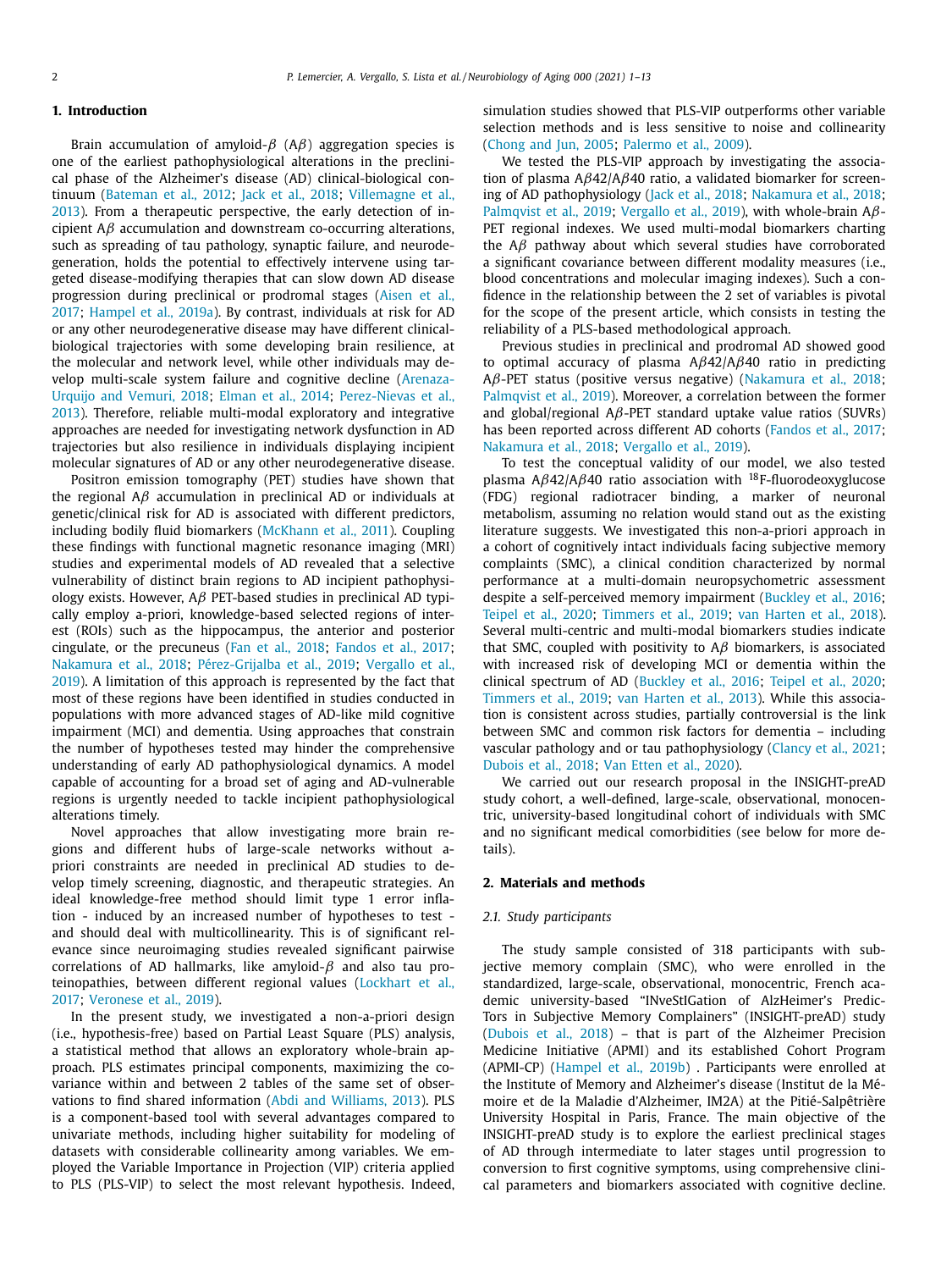In brief, the INSIGHT-preAD study includes 318 cognitively and physically healthy white (Caucasian) individuals, recruited from the community in the wider Paris area, France, aged 70 to 85, with SMC.

SMC was defined as a positive response ("YES") to both of the following questions: "Are you complaining about your memory?" and "Is it a regular complaint that has lasted for more than 6 months?" All participants were required to have an intact cognitive function – defined as a Mini-Mental State Examination score (MMSE)  $\geq$  27, a Clinical Dementia Rating scale (CDR) of 0, and a Free and Cued Selective Rating Test (FCSRT) total recall score  $\geq$  41.

 $A\beta$ -PET investigation was performed at the baseline visit, as a mandatory inclusion criterion. Thus, all subjects enrolled into the study have SMC and are stratified as either positive or negative for cerebral  $A\beta$  deposition. At the point of the study inclusion, several data were collected, namely demographic and clinical data, and Apolipoprotein E (APOE) genotype (see Supplementary materials for more details).

Exclusion criteria were a history of neurological or psychiatric diseases, including depressive disorders. Medical conditions, potential causing cognitive decline of non-AD biological nature, were ruled out at baseline (see [Dubois](#page-11-0) et al., 2018 for more details). The study was conducted following the tenets of the Declaration of Helsinki of 1975 and approved by the local Institutional Review Board at the participating center. All participants or their representatives gave written informed consent to use their clinical data for research purposes.

## *2.2. Blood sample and plasma immunoassay*

Ten (10) mL of venous blood was collected in 1 BD Vacutainer lithium heparin tube, which was used for all subsequent immunochemical analyses. Blood samples were taken in the morning, after a 12-hour fast, handled in a standardized way, and centrifuged for 15 minutes at 2000 G-force at 4°C. Per sample, plasma fraction was collected, homogenized, aliquoted into multiple 0.5 mL cryovial-sterilized tubes, and finally stored at 80°C within 2 hours from collection.

Analyses of plasma  $A\beta_{42}$  and  $A\beta_{40}$  concentrations were performed at the Clinical Neurochemistry Laboratory, Sahlgrenska University Hospital, Sweden. In particular, a volume of 0.5 mL of plasma for each subject was required for performing the analyses using the platforms mentioned above. Plasma  $A\beta$ 1-42 and  $A\beta$ 1-40 were analyzed using the Single-molecule array (Simoa) immunoassay (Quanterix, Billerica, Lexington, MA, USA). Regarding  $A\beta_{42}$ , repeatability was 4.1% and intermediate precision 7.0% for an internal QC plasma sample with a concentration of 10.5 pg/mL. Regarding  $A\beta_{40}$ , repeatability was 4.0% and intermediate precision 6.4% for an internal QC plasma sample with a concentration of 203 pg/mL.

## *2.3. PET scan acquisition and processing*

 $A\beta$  and <sup>18</sup>F-FDG-PET investigations were performed at the baseline visit (M0) – as part of the inclusion criteria – and at 2-year follow-up (M24). Both scans were acquired in separate sessions, with a 48 hours interval.

Brain Aβ-PET scans were acquired 50 minutes after injection of 370 MBq (10 mCi) of <sup>18</sup>F-Florbetapir, which has high affinity for amyloid plaques. Brain 18F-FDG scans were obtained 30 minutes after injection of 2 MBq/kg of 2-deoxy-2-(<sup>18</sup>F)fluoro-D-glucose  $(18F-FDG)$ . All acquisitions were performed in a single session on a Philips Gemini GXL scanner and consisted of  $3 \times 5$  minutes frames with a voxel size of  $2 \times 2 \times 2$  mm<sup>3</sup>. Images were then reconstructed using an iterative LOR-RAMLA algorithm (10 iterations), with a "smooth" post-reconstruction filter. All corrections (attenuation, scatter and random coincidence) were integrated into the reconstruction. Lastly, frames were realigned, averaged, and qualitychecked by the CATI team (*Centre d'Acquisition et Traitement des Images;* [http://cati-neuroimaging.com\)](http://cati-neuroimaging.com). CATI is a French neuroimaging platform (available at [http://cati-neuroimaging.com\)](http://cati-neuroimaging.com). PET images were then analyzed with an in-house pipeline developed by the CATI, including partial volume effect correction, as previously described [\(Dubois](#page-11-0) et al., 2018; [Habert](#page-11-0) et al., 2018).

Finally, standard uptake value ratios (SUVR) were calculated using as reference regions a composite volume of interest (ROI) including pons and the whole cerebellum for Florbetapir images, whereas the pons for FDG images. SUVR were obtained in 84 cortical and neocortical ROIs extrapolated through Automated Anatomical Labeling (AAL) atlas. The global A $\beta$ -PET SUVR was calculated as the average of the 84 cortical ROIs similarly as previously described in [Farrell](#page-11-0) et al., 2018; [Landau](#page-11-0) et al., 2010; [Whittington](#page-12-0) et al., 2018.

#### **3. Statistical analysis**

# *3.1. Preprocessing strategy*

A robust approach for variable selection, widely used in data science [\(Hastie](#page-11-0) et al., 2009; Xu and [Goodacre,](#page-12-0) 2018), consists of dividing the dataset into a training set, used for selecting the variables, and a testing set, used to evaluate the selection. This latter provides an unbiased assessment of the variable selection procedure and, thus, enhances the confidence in the findings. To this end, we randomly split the dataset into a training and a testing dataset with a ratio of 1:1 stratifying by age, sex, *APOE* ε4 allele, education level, and total intracranial volume (TIV).

We reported descriptive statistics for the strata variables in the split datasets using the mean and standard deviation (SD) for quantitative variables and the frequency counts and percentages for categorical variables. We used Student's t-tests or chi-squared tests to evaluate the sampling homogeneity at a significance level of  $p < 0.05$ .

In the sequel, the training dataset was used for the PLS-VIP selection of the most relevant association between the regional PET signal and the plasma  $A\beta$ 42/A $\beta$ 40 ratio, thus reducing the number of hypotheses. Then, the test data set was used to further validate the remaining assumptions.

#### *3.2. Correlation between ROIs*

First, we conducted correlation analyses on the training dataset to explore how imaging measurements were related across the different brain sub-regions according to the two PET techniques. To this end, for each pair of the 84 A $\beta$ -PET (as well as FDG-PET) ROIs, we calculate the Pearson's correlations of the SUVR. Histograms and boxplots were build up to represent distributions of the pairwise correlation coefficients obtained with  $A\beta$ -PET and FDG-PET data.

#### *3.3. Data modeling and feature selection*

Associations between plasma Aβ42/Aβ40 ratio and either regional Aβ-PET SUVR or FDG-PET were determined through PLS models [\(Wold](#page-12-0) et al., 1993), on the training dataset (one model was fitted for each PET technique). Based on the NIPALS (Non-Linear iterative Partial Least Square) algorithm, PLS is a dimension reduction method, which is well-suited for managing high levels of correlations like, in the present study, between regional PET measures. In PLS, the X-matrix of imaging data can be reduced to a subset of orthogonal latent variables (or components), where each latent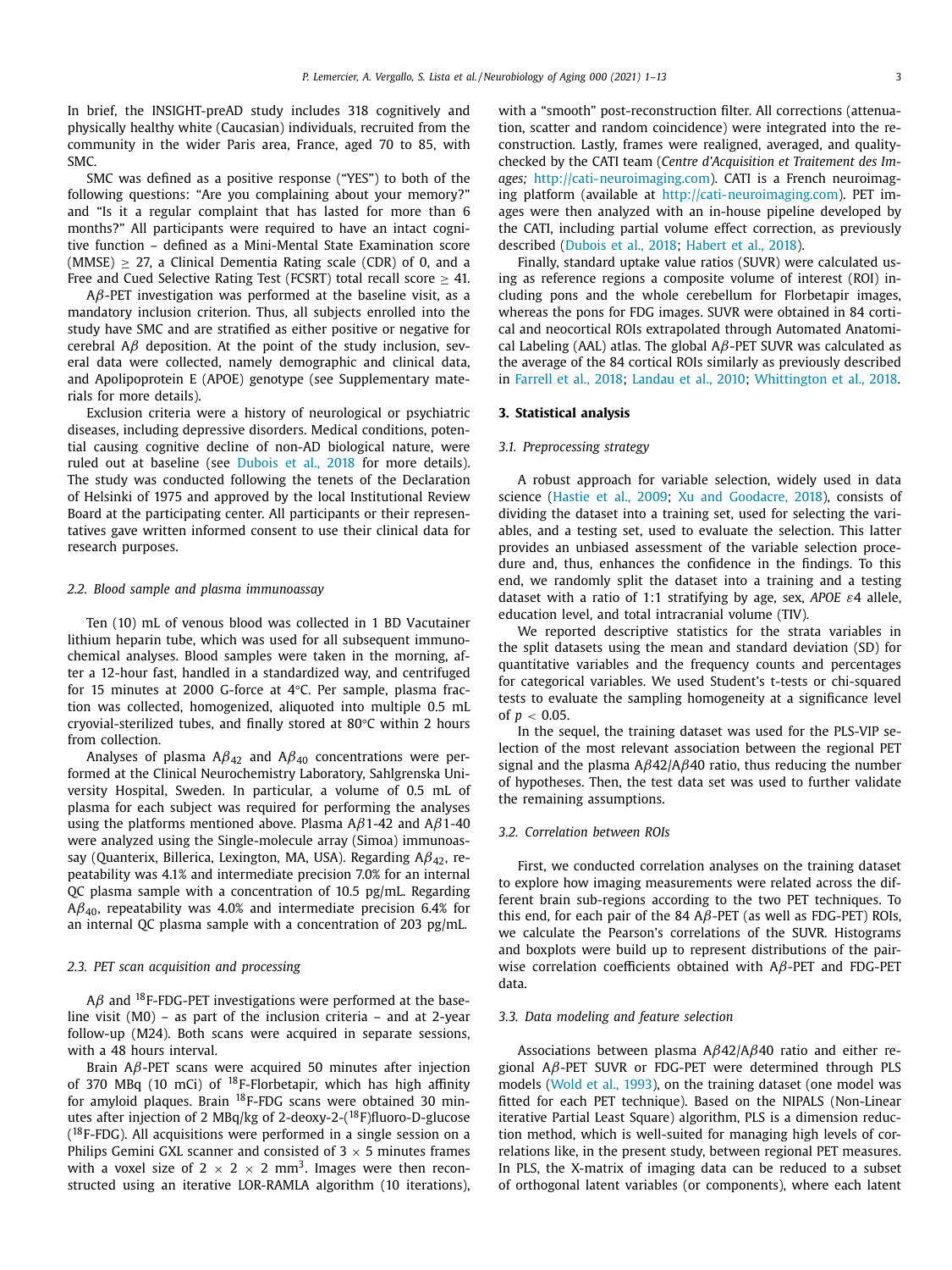variable is constructed as a weighted sum of the X-variables, maximizing the covariance with the variable Y of  $A\beta$ 42/A $\beta$ 40 ratios.

For feature selection, the method combining PLS and the variable importance in projection (VIP) scores (also called PLS-VIP method) have been introduced to detect the most influential predictors in explaining the variation of the Y-variable [\(Chong](#page-11-0) and Jun, 2005). Based on the PLS components, a VIP score can be calculated for each sub-region to quantify its contribution to the variance explained by the [component](#page-12-0) (Mehmood et al., 2012; [Wold](#page-12-0) et al., 1993). Predictors with large VIP, larger than 1, are [commonly](#page-11-0) the most relevant for explaining Y (Chong and Jun, 2005).

To achieve a stable selection, we used a bootstrap procedure to compute the VIP scores. Average VIP scores were thus calculated for each sub-region based on 5000 models obtained from bootstrap versions of the original dataset. Finally, the averaged VIP scores, sorted by descending values, were used to select and rank the most associated regions. For each PET technique, the PLS-VIP method was [performed](#page-11-0) using the R package mixOmics (Chong and Jun, 2005; [Rohart](#page-12-0) et al., 2017) specifying the "canonical mode" with 1 PLS component for the PLS model. To avoid confounding effects of age, sex, *APOE* ε4 carriers, and education level the training dataset were pre-processed prior to modeling with the ComBat method [\(Johnson](#page-11-0) et al., 2007) implemented in the R package sva available at [https://bioconductor.org/packages.](https://bioconductor.org/packages)

McNemar chi-squared test was used to check for lateralized dominance between hemispheres for the selected regions.

## *3.4. Validation*

The selected regions were further assessed for association with the plasma biomarkers using data of the testing set with no preprocessing. This was done through linear regression models (one model for each selected sub-region used as the dependent variable) to test the predicting effect of plasma  $A\beta$ 42/A $\beta$ 40 ratio adjusted for the covariates age, sex, and *APOE* ε*4* genotype.

For each model, the  $A\beta$ 42/A $\beta$ 40 ratio coefficient was reported with standard error (SE), and p-value. The Cohen's  $f^2$  value was also calculated to indicate the effect size of  $A\beta$ 42/A $\beta$ 40. Finally, all *p*-values obtained for Aβ42/Aβ40 were corrected using False Discovery Rate (FDR) for multiple testing, and its association with a sub-region was confirmed when the adjusted *p*-value was smaller than 0.05.

#### *3.5. Internal reproducibility*

As no independent cohort was available, we assessed the reproducibility of our method on data collected at months 12 (M12) and M24. We expected to find the same regions as previously identified. Besides, since some associations may vanish over time, it inquires sustainability of the identified associations during the subjects' follow-up period.

Thus, we replicated the same procedure described above for selecting and validating the regions at the longitudinal level with data at M12 and M24 with the same split samples used at M0. We tested  $A\beta$  accumulation and metabolism over a 1-year followup using plasma  $A\beta$ 42/A $\beta$ 40 ratio measure at M12 and PET SU-VRs at M24. Similarly, we tested  $A\beta$  accumulation and neuronal metabolism over a 2-year follow-up using plasma Aβ42/Aβ40 ratio measured at baseline and PET measured at M24.

# *3.6. Confounding analysis*

As regional Aβ-PET SUVR and plasma Aβ42/Aβ40 can be influenced by the total amount of  $A\beta$  accumulation in patients, we conducted a confounding analysis to test whether the association between regional A $\beta$ -PET SUVR and plasma A $\beta$ 42/A $\beta$ 40 can be explained by the brain overall amount of  $A\beta$  accumulation. This question was addressed at a cross-sectional level by using structural equation modeling (SEM) on the testing dataset. SEM is a convenient approach to model at the same time the relationships between regional A $\beta$  and plasma A $\beta$ 42/A $\beta$ 40, between global A $\beta$ and plasma  $A\beta$ 42/A $\beta$ 40 and between regional and global A $\beta$ .

All models (one model by sub-region), including the covariates age, sex and *APOE* ε*4* genotype, were built with the R package lavaan [\(Rosseel,](#page-12-0) 2012). We calculated p-values on all plasma  $A\beta$ 42/A $\beta$ 40, global and regional A $\beta$ -PET SUVR based on models fitted with 5000 bootstrap replicates of the original testing set. Finally, we corrected the *p*-values for controlling the FDR, and all associations remaining without the confounding effect of the total  $A\beta$  accumulation were established for all regions with an adjusted *p*-value < 0.05.

# *3.7. Interpretation of the PLS results relevance through knowledge-based functional networks*

We performed a matching between the ROIs selected by the PLS and a knowledge-driven selection of large-scale networks, typically impaired in AD, to assist in the interpretation of the PLSbased results and gain more insights on whether the approach we employed may represent viable methodological solution for future clinical research studies in the field of aging and AD.

The definition of functional network components was made by grouping regions based on resting-state network atlas (Shirer et al., 2012), available at [https://findlab.stanford.edu/functional\\_ROIs.](#page-12-0) html). We selected networks that have hypothesized functions in AD-related pathology: auditory network (AN), default mode network (DMN), central executive network (CEN), salience network (SaN), sensorimotor network (SeN), and visual network (VN). We matched the cortical regions of the AAL atlas and the resting-state network atlas based on our knowledge and visual inspection (see Supplementary Table S1 for more details).

Cohen's kappa  $(\kappa)$  with 95% confidence interval (95% CI) was used to assess agreement between selected ROIs and each brain large-scale functional network. Cohen's kappa is commonly used for quantifying agreement between two sets of binary classification tasks, considering that the agreement may occur by chance [\(Warrens,](#page-12-0) 2015).

All statistical analyses were performed with R software, version 3.6.0 (R Development Core Team, 2019) and plots were generated with the ggplot2 package [\(Wickham,](#page-12-0) 2009). Feature selection using PLS-VIP and confounding analyses were performed respectively with the R packages mixOmics [\(Rohart](#page-12-0) et al., 2017), available at [https://bioconductor.org/packages,](https://bioconductor.org/packages) and lavaan [\(Rosseel,](#page-12-0) 2012), available at [http://cran.r-project.org/web/packages.](http://cran.r-project.org/web/packages) A script is supplied to allow the reader to apply our method (see Supplementary material).

### **4. Results**

#### *4.1. Datasets description*

Analyses were performed on the 261 participants from the INSIGHT-preAD cohort who completed structural MRI,  $A\beta$ -PET, and FDG-PET acquisition at study inclusion.

Demographic characteristics, *APOE* ε4 genotype subgroups, and TIV are summarized for the training and the test datasets in [Table](#page-4-0) 1. We did not find any significant difference between the two datasets regarding sex, *APOE* ε4 allele, age, education level, or TIV ( $p$ -values  $> 0.39$ ). The distributions of the stratifying variables in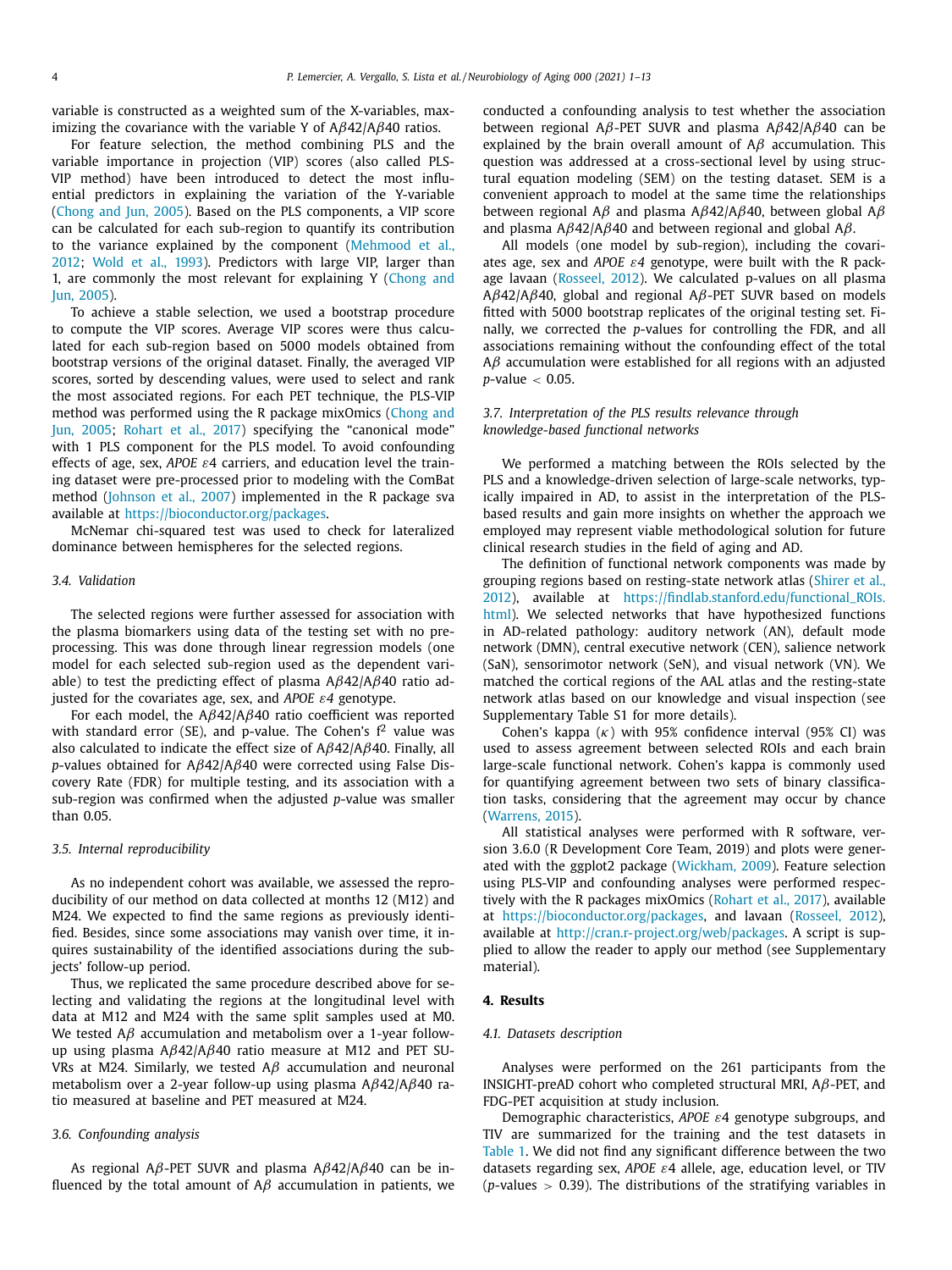|                                                        |              | Training dataset N=134 | Test dataset $N=127$ | p-value |
|--------------------------------------------------------|--------------|------------------------|----------------------|---------|
| Age, mean $\pm$ SD                                     |              | $75.83 \pm 3.23$       | $75.81 + 3.44$       | 0.967   |
| Sex, $n$ $(\%)$                                        | Female       | 83 (61.9%)             | 77 (60.6%)           | 0.828   |
|                                                        | Male         | 51 (38.1%)             | 50 (39.4%)           |         |
| <i>APOE <math>\varepsilon</math>4</i> allele, n $(\%)$ | Carriers     | 30 (22.4%)             | 23 (18.1%)           | 0.391   |
|                                                        | Non-carriers | 104 (77.6%)            | 104 (81.9%)          |         |
| Education level, mean $\pm$ SD                         |              | $6.29 \pm 2.03$        | $6.40 \pm 1.90$      | 0.651   |
| Total intracranial volume, mean $\pm$ SD               |              | $1375 \pm 136$         | $1369 \pm 127$       | 0.705   |
|                                                        |              |                        |                      |         |

Student and Chi-squared tests are used to calculate p-values

Abbreviations: APOE = apolipoprotein E, N = number of participants,  $\%$  = percent of participants, and SD = Standard deviation

the training and test sets are provided in the supplementary material (*Figure S1*). Because of the good accordance of data, we considered both datasets were homogeneous for the subject sampling.

## *4.2. Regional A*β *accumulation*

## *4.2.1. Cross-sectional study*

<span id="page-4-0"></span>**Table 1**

Aβ-PET SUVR showed significant pairwise correlations with cortical regions (Fig. 1A). Indeed, the regional pairwise correlation ranged from 0.58 to 0.99 with a median of 0.87.

Out of the 84 cortical structures investigated with bootstrapped PLS-VIP, the averaged VIP scores highlighted a subset of 34 regions with a score above 1 [\(Table](#page-5-0) 2). Most of these regions were located in the frontal cortex, the cingulate cortex, the bilateral precuneus, and the right insula. We observed that the selected regions are mainly located in the left hemisphere (see Supplementary material for more details). From the testing dataset, we observed a significant negative association between  $A\beta 42/A\beta 40$  ratio and all the regions previously selected [\(Table](#page-5-0) 2). These associations remained valid after corrections for multiple testing. The values of Cohen's  $f<sup>2</sup>$ ranging from 0.04 to 0.15 indicated a small to medium effect size of plasma  $A\beta$ 42/A $\beta$ 40.

Interestingly, the confounding analysis highlighted the significant association of seven regions with the plasma  $A\beta$ 42/A $\beta$ 40 ratio, which has been characterized after controlling for the confounding effect of the global  $A\beta$ -PET SUVR. These regions concerned the bilateral medial cingulate, the left posterior cingulate, the right inferior frontal orbital, the right frontal superior medial, the left superior parietal, and the left precuneus (*Table S1*).

#### *4.2.2. Longitudinal study*

The 1-year follow-up was assessed using  $A\beta$ 42/A $\beta$ 40 ratio at M12 and  $A\beta$ -PET imaging at M24. Bootstrapped PLS-VIP analysis selected 25 of the 84 regions [\(Table](#page-5-0) 3). These regions were mainly located in the frontal cortex and the cingulate cortex, including the bilateral insula. Likewise, the 2-year follow-up investigation on  $A\beta$ 42/A $\beta$ 40 ratio at M0 and A $\beta$ -PET imaging at M24 selected 19 of the 84 regions [\(Table](#page-6-0) 4) mainly located in the frontal cortex and the cingulate cortex including right insula. Results showed a left hemisphere dominance for the 1-year follow-up analysis but not the 2-year follow-up (see Supplementary material for more details).

On the testing dataset, we observed a significant negative association between Aβ42/Aβ40 ratio and amyloid-PET in all the regions selected over a 1-year follow-up [\(Table](#page-5-0) 3) and a 2-year follow-up [\(Table](#page-6-0) 4). Besides, all of these results survived after FDR correction. Cohen's  $f^2$  values revealed a small to medium effect size of plasma  $A\beta$ 42/A $\beta$ 40 over a 1-year follow-up and a small effect size of plasma Aβ42/Aβ40 over a 2-year follow-up.



**Fig. 1.** Regional pairwise correlation.

## *4.3. Regional cortical metabolism*

#### *4.3.1. Cross-sectional study*

Measures of cortical FDG-PET showed signifcant pairwise correlations with cortical regions (Fig. 1B). The minimum regional pairwise correlation was 0.50, the maximum was 0.98, and the median 0.82.

Bootstrapped PLS-VIP selected 16 regions over 84 [\(Table](#page-6-0) 5). These regions were mainly located in the temporal cortex. Investigation on the testing dataset showed that  $A\beta 42/A\beta 40$  ratio was not significantly associated with FDG-PET measure in any of these regions [\(Table](#page-6-0) 5).

## *4.3.2. Longitudinal study*

Bootstrapped PLS-VIP investigation on FDG-PET imaging at M24 identified 21 regions associated with baseline  $A\beta 42/A\beta 40$  ratio and 16 regions with M12  $A\beta$ 42/A $\beta$ 40 ratio. Investigation on the testing dataset showed that  $A\beta 42/A\beta 40$  ratio was not significantly associated with regional FDG-PET measure over a 1-year (*Table S3*) or a 2-year follow-up (*Table S4*).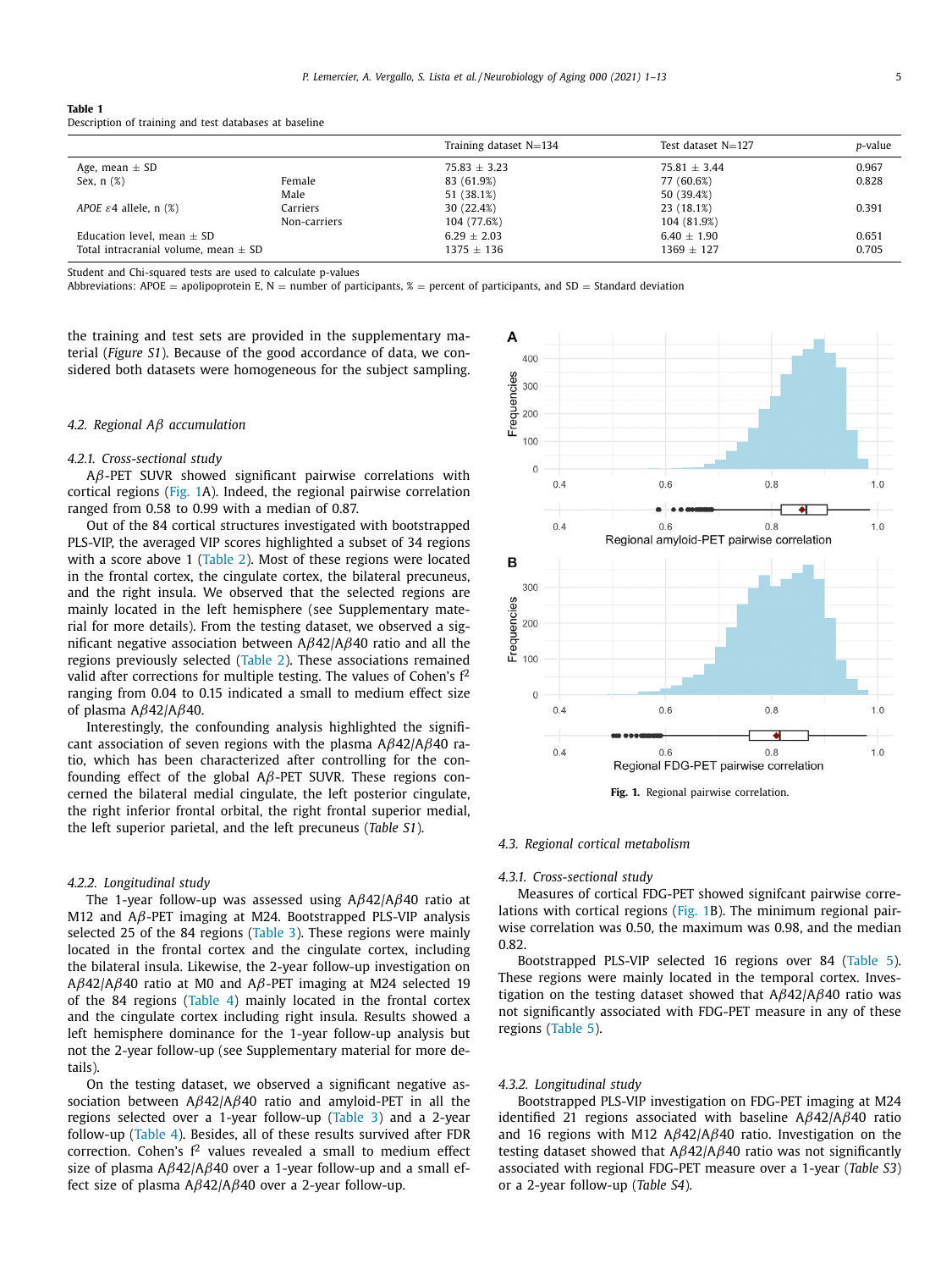## <span id="page-5-0"></span>**Table 2**

Association between  $A\beta 42/A\beta 40$  ratio and amyloid-PET at baseline

| Region                   | VIP score | Regression coefficient (SE) | p-value      | Adjusted p-value | Cohen's $f^2$ |
|--------------------------|-----------|-----------------------------|--------------|------------------|---------------|
| Angular left             | 1.04      | $-3.46(1.25)$               | $6.35e^{-3}$ | $6.99e^{-3}$     | 0.10          |
| Angular right            | 1.21      | $-4.40(1.24)$               | $5.80e^{-4}$ | $1.46e^{-3}$     | 0.12          |
| Calcarine left           | 1.04      | $-2.84(0.98)$               | $4.44e^{-3}$ | $5.59e^{-3}$     | 0.04          |
| Cingulate Ant left       | 1.64      | $-4.32(1.17)$               | $3.47e^{-4}$ | $1.46e^{-3}$     | 0.11          |
| Cingulate Ant right      | 1.29      | $-5.03(1.20)$               | $5.10e^{-5}$ | $9.20e^{-4}$     | 0.12          |
| Cingulate Mid left       | 1.39      | $-3.89(1.19)$               | $1.41e^{-3}$ | $2.09e^{-3}$     | 0.10          |
| Cingulate Mid right      | 1.41      | $-4.13(1.14)$               | $4.43e^{-4}$ | $1.46e^{-3}$     | 0.12          |
| Cingulate Post left      | 1.27      | $-4.56(1.29)$               | $6.02e^{-4}$ | $1.46e^{-3}$     | 0.11          |
| Cuneus left              | 1.10      | $-2.90(1.01)$               | $4.87e^{-3}$ | $5.92e^{-3}$     | 0.04          |
| Frontal Inf Oper left    | 1.18      | $-3.29(1.01)$               | $1.52e^{-3}$ | $2.15e^{-3}$     | 0.10          |
| Frontal Inf Orb 2 left   | 1.21      | $-3.85(1.14)$               | $9.83e^{-4}$ | $1.76e^{-3}$     | 0.06          |
| Frontal Inf Orb 2 right  | 1.29      | $-3.71(1.11)$               | $1.05e^{-3}$ | $1.76e^{-3}$     | 0.13          |
| Frontal Inf Tri left     | 1.16      | $-3.71(1.11)$               | $1.09e^{-3}$ | $1.76e^{-3}$     | 0.09          |
| Frontal Med Orb left     | 1.57      | $-4.91(1.33)$               | $3.27e^{-4}$ | $1.46e^{-3}$     | 0.14          |
| Frontal Med Orb right    | 1.26      | $-5.35(1.28)$               | $5.40e^{-5}$ | $9.20e^{-4}$     | 0.15          |
| Frontal Mid 2 left       | 1.24      | $-4.28(1.21)$               | $5.62e^{-4}$ | $1.46e^{-3}$     | 0.11          |
| Frontal Mid 2 right      | 1.35      | $-4.54(1.21)$               | $2.85e^{-4}$ | $1.46e^{-3}$     | 0.13          |
| Frontal Sup 2 left       | 1.19      | $-4.30(1.20)$               | $5.05e^{-4}$ | $1.46e^{-3}$     | 0.10          |
| Frontal Sup 2 right      | 1.20      | $-4.69(1.18)$               | $1.26e^{-4}$ | $1.27e^{-3}$     | 0.12          |
| Frontal Sup Medial left  | 1.33      | $-4.20(1.23)$               | $8.68e^{-4}$ | $1.74e^{-3}$     | 0.12          |
| Frontal Sup Medial right | 1.21      | $-5.07(1.29)$               | $1.49e^{-4}$ | $1.27e^{-3}$     | 0.12          |
| Insula right             | 1.06      | $-3.54(0.97)$               | $3.92e^{-4}$ | $1.46e^{-3}$     | 0.10          |
| OFClat left              | 1.08      | $-4.26(1.40)$               | $2.96e^{-3}$ | $3.87e^{-3}$     | 0.07          |
| OFCpost right            | 1.10      | $-3.04(1.15)$               | $8.99e^{-3}$ | $9.56e^{-3}$     | 0.12          |
| Olfactory left           | 1.34      | $-2.46(1.01)$               | $1.63e^{-2}$ | $1.68e^{-2}$     | 0.11          |
| Parietal Inf left        | 1.03      | $-3.34(1.20)$               | $6.37e^{-3}$ | $6.99e^{-3}$     | 0.12          |
| Parietal Sup left        | 1.05      | $-3.34(1.38)$               | $1.71e^{-2}$ | $1.71e^{-2}$     | 0.09          |
| Precuneus left           | 1.35      | $-4.00(1.42)$               | $5.80e^{-3}$ | $6.80e^{-3}$     | 0.08          |
| Precuneus right          | 1.37      | $-4.25(1.29)$               | $1.32e^{-3}$ | $2.04e^{-3}$     | 0.10          |
| Rectus left              | 1.43      | $-4.32(1.26)$               | $8.00e^{-4}$ | $1.71e^{-3}$     | 0.12          |
| Rectus right             | 1.26      | $-4.49(1.19)$               | $2.40e^{-4}$ | $1.46e^{-3}$     | 0.13          |
| SupraMarginal right      | 1.09      | $-3.78(1.10)$               | $8.04e^{-4}$ | $1.71e^{-3}$     | 0.10          |
| Temporal Mid left        | 1.09      | $-3.13(1.03)$               | $2.82e^{-3}$ | $3.83e^{-3}$     | 0.10          |
| Temporal Sup left        | 1.12      | $-2.98(0.89)$               | $1.03e^{-3}$ | $1.76e^{-3}$     | 0.09          |

VIP scores derive from the feature selection with PLS-VIP, while regression coefficient, *p*-value, adjusted p-value, and Cohen's f <sup>2</sup> derived from the validation with linear models.

All models are adjusted for age, sex, and *APOE* ε*4* genotype. p-values refer to the test of regression coefficient. Adjusted p-values are calculated using false discovery rate correction.

Abbreviations:  $SE = Standard$  error and  $VIP = Variable$  Importance in Projection

## **Table 3**

Association between Aβ42/Aβ40 ratio at M12 and amyloid-PET at M24

| Region                   | VIP score | Regression coefficient (SE) | p-value      | Adjusted p-value | Cohen's $f^2$ |
|--------------------------|-----------|-----------------------------|--------------|------------------|---------------|
| Cingulate Ant left       | 1.39      | $-5.12(1.34)$               | $2.46e^{-4}$ | $1.88e^{-3}$     | 0.17          |
| Cingulate Ant right      | 1.38      | $-5.25(1.33)$               | $1.47e^{-4}$ | $1.88e^{-3}$     | 0.18          |
| Frontal Inf Oper left    | 1.22      | $-3.21(1.29)$               | $1.43e^{-2}$ | $1.49e^{-2}$     | 0.10          |
| Frontal Inf Oper right   | 1.13      | $-3.80(1.25)$               | $3.09e^{-3}$ | $4.19e^{-3}$     | 0.14          |
| Frontal Inf Orb 2 left   | 1.02      | $-3.66(1.32)$               | $6.75e^{-3}$ | $7.67e^{-3}$     | 0.12          |
| Frontal Inf Tri left     | 1.43      | $-3.69(1.39)$               | $9.21e^{-3}$ | $1.00e^{-2}$     | 0.10          |
| Frontal Inf Tri right    | 1.40      | $-4.22(1.37)$               | $2.69e^{-3}$ | $3.95e^{-3}$     | 0.15          |
| Frontal Med Orb left     | 1.32      | $-5.68(1.51)$               | $3.00e^{-4}$ | $1.88e^{-3}$     | 0.18          |
| Frontal Med Orb right    | 1.05      | $-5.62(1.49)$               | $2.89e^{-4}$ | $1.88e^{-3}$     | 0.19          |
| Frontal Mid 2 left       | 1.22      | $-4.20(1.47)$               | $5.07e^{-3}$ | $6.04e^{-3}$     | 0.12          |
| Frontal Mid 2 right      | 1.29      | $-5.16(1.49)$               | $7.85e^{-4}$ | $2.45e^{-3}$     | 0.18          |
| Frontal Sup 2 left       | 1.28      | $-4.47(1.44)$               | $2.45e^{-3}$ | $3.87e^{-3}$     | 0.13          |
| Frontal Sup 2 right      | 1.23      | $-5.12(1.43)$               | $5.27e^{-4}$ | $2.20e^{-3}$     | 0.18          |
| Frontal Sup Medial left  | 1.20      | $-4.71(1.48)$               | $1.93e^{-3}$ | $3.70e^{-3}$     | 0.13          |
| Frontal Sup Medial right | 1.25      | $-5.30(1.50)$               | $6.61e^{-4}$ | $2.36e^{-3}$     | 0.17          |
| Insula left              | 1.06      | $-3.69(1.17)$               | $2.08e^{-3}$ | $3.71e^{-3}$     | 0.13          |
| Insula right             | 1.11      | $-3.74(1.20)$               | $2.48e^{-3}$ | $3.87e^{-3}$     | 0.13          |
| OFCmed left              | 1.34      | $-4.72(1.44)$               | $1.41e^{-3}$ | $3.20e^{-3}$     | 0.15          |
| OFCpost left             | 1.03      | $-3.75(1.28)$               | $4.38e^{-3}$ | $5.48e^{-3}$     | 0.14          |
| Rectus left              | 1.10      | $-5.30(1.46)$               | $4.40e^{-4}$ | $2.20e^{-3}$     | 0.18          |
| Rectus right             | 1.26      | $-4.47(1.38)$               | $1.65e^{-3}$ | $3.44e^{-3}$     | 0.18          |
| Temporal Mid left        | 1.10      | $-4.31(1.29)$               | $1.21e^{-3}$ | $3.03e^{-3}$     | 0.15          |
| Temporal Pole Sup left   | 1.37      | $-2.95(0.97)$               | $3.19e^{-3}$ | $4.19e^{-3}$     | 0.18          |
| Temporal Pole Sup right  | 1.08      | $-2.59(1.07)$               | $1.70e^{-2}$ | $1.70e^{-2}$     | 0.17          |
| Temporal Sup left        | 1.07      | $-3.86(1.15)$               | $1.15e^{-3}$ | $3.03e^{-3}$     | 0.15          |

VIP scores derive from the feature selection with PLS-VIP, while regression coefficient, p-value, adjusted p-value, and Cohen's f<sup>2</sup> derived from the validation with linear models.

All models are adjusted for age, sex, and *APOE* ε*4* genotype. p-values refer to the test of regression coefficient. Adjusted p-values are calculated using false discovery rate correction.

Abbreviations:  $SE = Standard$  error and  $VIP = Variable$  Importance in Projection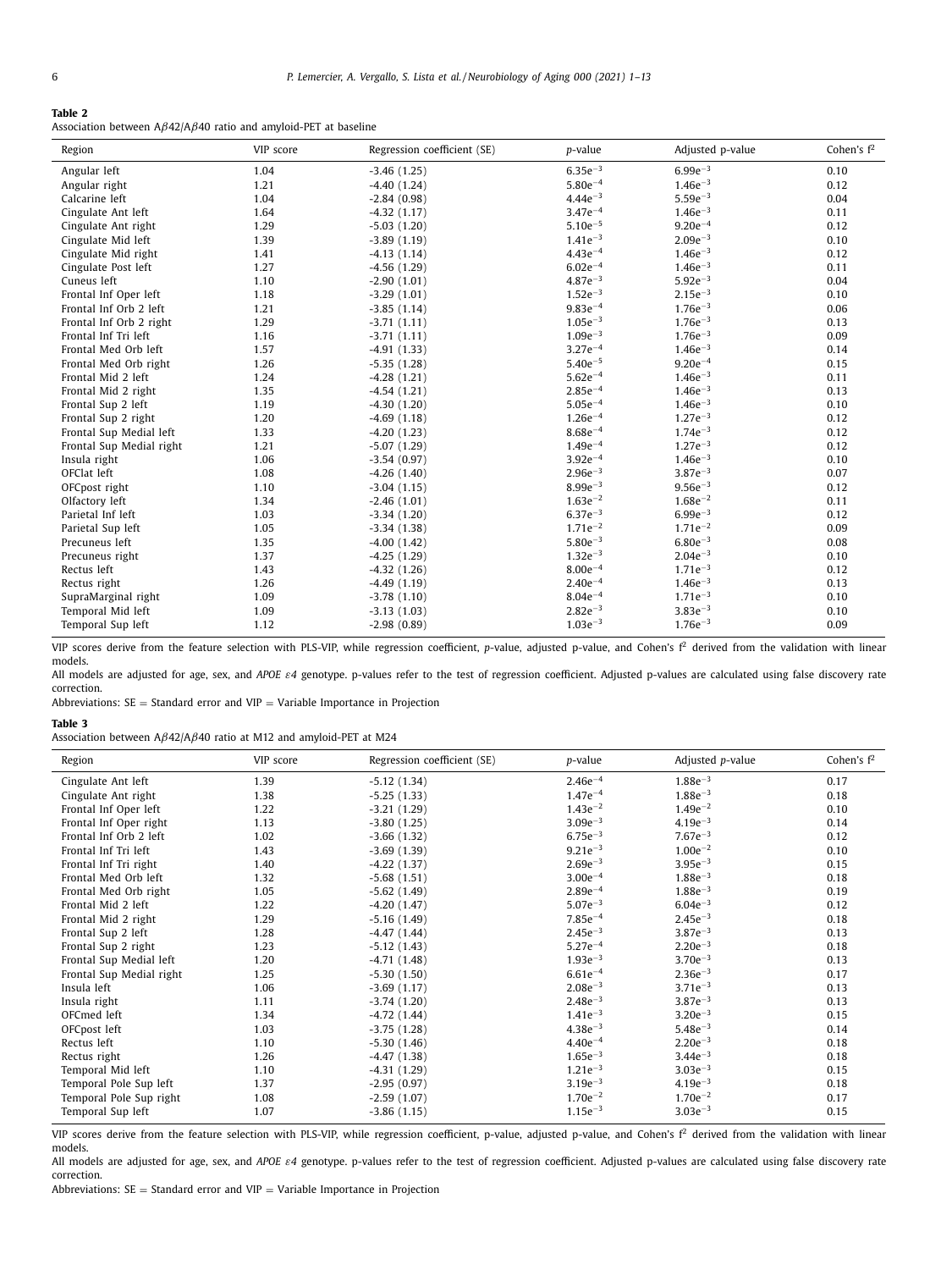<span id="page-6-0"></span>

| ۹<br>٠ |  |
|--------|--|
|--------|--|

Association between baseline Ab42/Ab40 ratio and amyloid-PET at M24

| Region                   | VIP score | Regression coefficient (SE) | <i>p</i> -value | Adjusted p-value | Cohen's $f^2$ |
|--------------------------|-----------|-----------------------------|-----------------|------------------|---------------|
| Angular right            | 1.03      | $-2.82(0.79)$               | 0.001           | 0.004            | 0.08          |
| Cingulate Ant left       | 1.20      | $-2.28(0.72)$               | 0.002           | 0.004            | 0.04          |
| Cingulate Ant right      | 1.40      | $-2.24(0.71)$               | 0.002           | 0.004            | 0.05          |
| Cingulate Mid right      | 1.01      | $-2.29(0.68)$               | 0.001           | 0.004            | 0.06          |
| Frontal Inf Oper left    | 1.03      | $-1.96(0.68)$               | 0.005           | 0.005            | 0.04          |
| Frontal Inf Oper right   | 1.16      | $-2.16(0.65)$               | 0.001           | 0.004            | 0.05          |
| Frontal Inf Tri left     | 1.34      | $-2.02(0.73)$               | 0.007           | 0.007            | 0.04          |
| Frontal Inf Tri right    | 1.34      | $-2.21(0.72)$               | 0.003           | 0.004            | 0.07          |
| Frontal Mid 2 left       | 1.22      | $-2.19(0.76)$               | 0.005           | 0.005            | 0.04          |
| Frontal Mid 2 right      | 1.43      | $-2.46(0.76)$               | 0.001           | 0.004            | 0.06          |
| Frontal Sup 2 left       | 1.20      | $-2.26(0.74)$               | 0.003           | 0.004            | 0.04          |
| Frontal Sup 2 right      | 1.34      | $-2.42(0.72)$               | 0.001           | 0.004            | 0.06          |
| Frontal Sup Medial left  | 1.15      | $-2.55(0.75)$               | 0.001           | 0.004            | 0.03          |
| Frontal Sup Medial right | 1.10      | $-2.56(0.76)$               | 0.001           | 0.004            | 0.05          |
| Insula right             | 1.08      | $-1.90(0.62)$               | 0.003           | 0.004            | 0.04          |
| Occipital Inf left       | 1.03      | $-2.23(0.79)$               | 0.006           | 0.006            | 0.06          |
| OFCpost left             | 1.05      | $-2.06(0.68)$               | 0.003           | 0.004            | 0.05          |
| Rectus right             | 1.01      | $-2.22(0.72)$               | 0.003           | 0.004            | 0.07          |
| Temporal Pole Sup left   | 1.39      | $-1.60(0.52)$               | 0.003           | 0.004            | 0.07          |

VIP scores derive from the feature selection with PLS-VIP, while regression coefficient, p-value, adjusted p-value, and Cohen's f<sup>2</sup> derived from the validation with linear models.

All models are adjusted for age, sex, and *APOE* ε*4* genotype. p-values refer to the test of regression coefficient. Adjusted p-values are calculated using false discovery rate correction.

Abbreviations:  $SE = Standard$  error and  $VIP = Variable$  Importance in Projection

## **Table 5**

Association between Aβ42/Aβ40 ratio and FDG-PET at baseline

| Region                  | VIP score | Regression coefficient (SE) | <i>p</i> -value | Adjusted p-value | Cohen's $f^2$ |
|-------------------------|-----------|-----------------------------|-----------------|------------------|---------------|
| Cingulate Post left     | 1.97      | 2.75(2.62)                  | 0.296           | 0.804            | 0.05          |
| Cingulate Post right    | 2.27      | 1.52(2.44)                  | 0.533           | 0.804            | 0.07          |
| Cuneus left             | 1.19      | 3.57(2.54)                  | 0.162           | 0.804            | ~< 0.01       |
| Frontal Med Orb left    | 1.42      | 1.10(2.44)                  | 0.653           | 0.804            | 0.01          |
| Heschl right            | 1.59      | $-0.54(2.70)$               | 0.843           | 0.865            | 0.01          |
| Hippocampus left        | 1.29      | 0.67(1.03)                  | 0.520           | 0.804            | 0.04          |
| Hippocampus right       | 1.86      | 0.67(0.99)                  | 0.503           | 0.804            | 0.02          |
| Lingual right           | 1.62      | 2.45(2.17)                  | 0.261           | 0.804            | 0.01          |
| Occipital Inf right     | 1.78      | 2.89(2.78)                  | 0.301           | 0.804            | 0.01          |
| Occipital Sup left      | 1.61      | 1.75(2.83)                  | 0.538           | 0.804            | 0.01          |
| Olfactory right         | 1.70      | 0.39(1.42)                  | 0.783           | 0.865            | 0.02          |
| Paracentral Lobule left | 1.64      | 1.63(2.30)                  | 0.479           | 0.804            | ~< 0.01       |
| ParaHippocampal left    | 1.69      | 0.78(1.01)                  | 0.444           | 0.804            | 0.03          |
| ParaHippocampal right   | 1.32      | 0.55(1.08)                  | 0.609           | 0.804            | 0.02          |
| Temporal Pole Mid left  | 1.48      | 0.78(1.43)                  | 0.586           | 0.804            | 0.01          |
| Temporal Pole Sup left  | 1.59      | 0.26(1.55)                  | 0.865           | 0.865            | ~< 0.01       |

VIP scores derive from the feature selection with PLS-VIP, while regression coefficient, p-value, adjusted p-value, and Cohen's f<sup>2</sup> derived from the validation with linear models.

All models are adjusted for age, sex, and *APOE* ε*4* genotype. *p*-values refer to the test of regression coefficient. Adjusted *p*-values are calculated using false discovery rate correction.

Abbreviations:  $SE = Standard$  error and  $VIP = Variable$  Importance in Projection

## *4.4. Selected regions and functional networks*

Here we investigated whether selected Aβ-PET regions at different follow-up visits were involved in specific resting state networks (see Supplementary Table S1 for more details). At baseline, the  $A\beta$ -PET regional subset predominantly overlapped the CEN ( $\kappa = 0.46$ ; 95% CI = [0.27-0.65]) and the DMN ( $\kappa = 0.30$ ; 95% CI =  $[0.09-0.51]$ ) [\(Fig.](#page-7-0) 2A). The amyloid-PET regional subset selected at 1-year follow-up, predominantly overlapped the CEN ( $\kappa = 0.37$ ; 95% CI = [0.16-0.59]) and the SaN ( $\kappa = 0.26$ ; 95% CI =  $[0.05-0.46]$ ) [\(Fig.](#page-7-0) 2B). Likewise, the two-year follow-up amyloid-PET regional subset predominantly overlapped the CEN  $(\kappa = 0.27; 95\% \text{ CI} = [0.04{\text -}0.49])$  and the SaN  $(\kappa = 0.27; 95\%$  $CI = [0.03 - 0.5]$ ) [\(Fig.](#page-7-0) 2C).

#### **5. Discussion**

This study probes the potential clinical value of a whole-brain, non-a-priori approach based on PLS-VIP by investigating the association between plasma levels of  $A\beta$ 42/ $A\beta$ 40 ratio and an extensive set of regions characterized for  $A\beta$  accumulation and cortical metabolism.

We used multi-modal biomarkers charting the  $A\beta$  pathway, which is a valuable tool to explore our approach since several studies have corroborated a significant covariance between different modality measures (i.e., blood concentrations and molecular imaging indexes).

## *5.1. The PLS-VIP feature selection*

PLS-VIP method allows comprehensive exploration of brain single ROIs and hubs of large-scale networks that are likely to be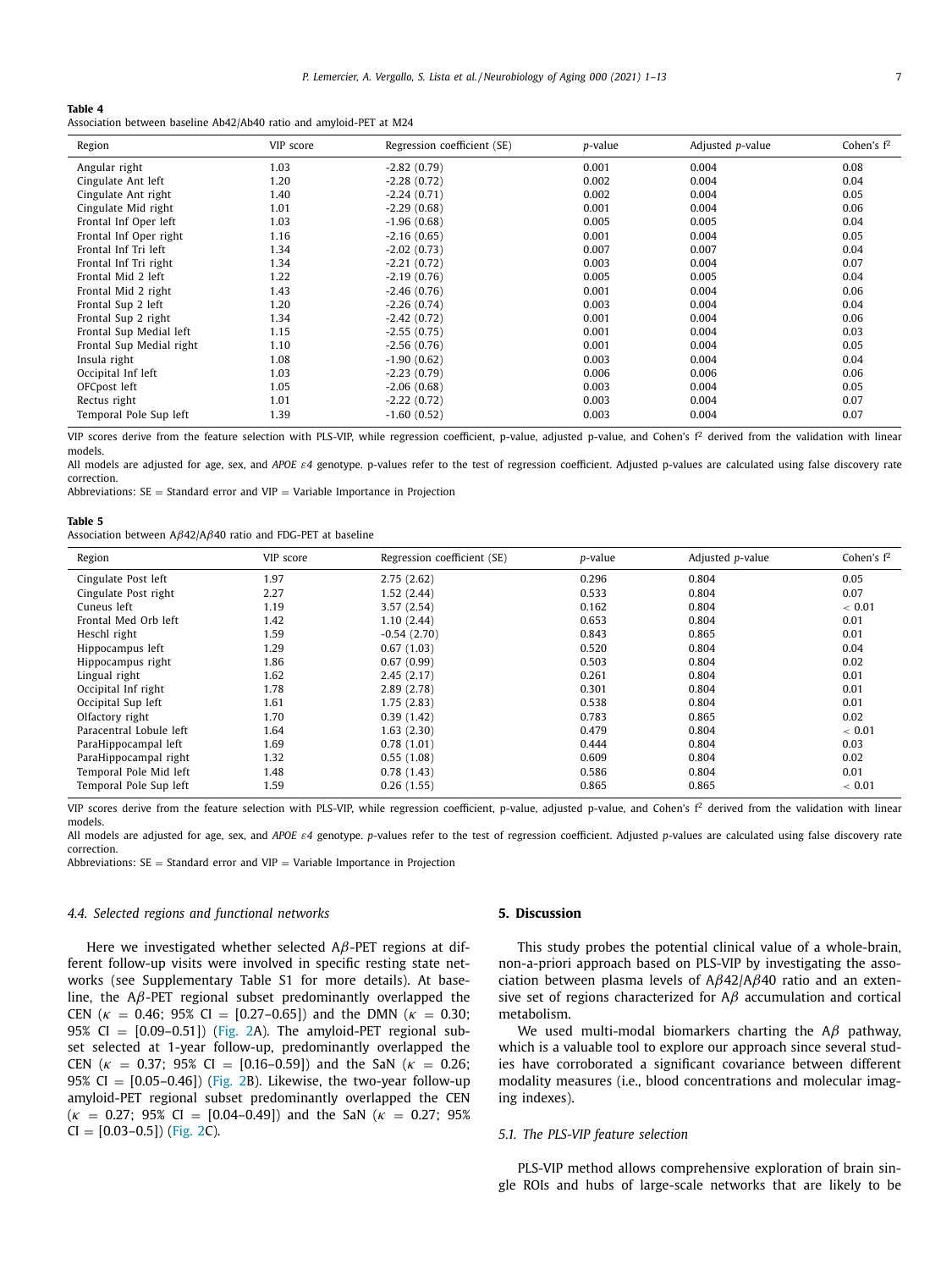<span id="page-7-0"></span>

**Fig. 2.** Cohen's Kappa between resting state network and amyloid-PET selected regions Bar represent 95% confidence intervalAbbreviations: AN = auditory network,  $CEN =$  central executive network, DMN = default mode network, SaN = salience network, SeN = sensorimotor network, and VN = visual network.

involved in preclinical/early prodromal stages of AD. Most of the conventional study designs using knowledge-based a priori selection of ROIs may fail to capture several particularly vulnerable regions biologically connected to incipient AD pathophysiological events, including early stages of proteinopathies.

To probe our approach, we used data generated in a population of cognitively healthy individuals with SMC, a clinical condition associated with [increased](#page-12-0) risk of AD [\(Buckley](#page-11-0) et al., 2016; van Harten et al., 2018). At baseline, we found that plasma  $A\beta 42/A\beta 40$  ratio was negatively associated with  $A\beta$ -PET indexes in the frontal cortex, the cingulate cortex, the precuneus, and the insula. The solutions delivered by PLS-VIP were consistent when the analysis was reproduced on the same cohort at different timepoints, indicating a robust and stable approach.

In the present study we confirmed the previously reported association between fluid biological signatures of the  $A\beta$  pathway and  $A\beta$ -PET signal in regions typically picked by a-priory study designs, such as the hippocampus, the anterior and posterior cingulate, or the precuneus [\(Fandos](#page-11-0) et al., 2017; [Nakamura](#page-12-0) et al., 2018; [Pérez-Grijalba](#page-12-0) et al., 2019). Moreover, we also identify additional regions vulnerable to AD pathophysiology, including the insula, the angular gyrus, and frontal cortex, as pointed out by previous ROIbased studies (Fan et al., [2018;](#page-11-0) [Vergallo](#page-12-0) et al., 2019).

## *5.2. A preliminary selected ROI – knowledge-based network matching*

Finally, we conducted a stepwise knowledge-driven process to check whether the identified  $A\beta$ -PET ROIs, including those who remained after controlling for global SUVR, matched with specific brain large-scale networks. We observed that the majority of regions whose  $A\beta$  accumulation rates correlate with plasma

 $A\beta$ 42/A $\beta$ 40 ratio belonged to distinct macroscale networks either typically investigated in AD (DMN) or usually not taken into account for association studies (salience network (SaN), central executive network (CEN)), although their decline over age has been extensively reported [\(Agosta](#page-10-0) et al., 2012; [Badhwar](#page-11-0) et al., 2017; [Chiesa](#page-11-0) et al., 2020; [Hampel](#page-11-0) et al., 2019a; Zhao et al., [2019\)](#page-12-0).

There is consolidated evidence about the DMN functional connectivity decline and its association with AD pathophysiological hallmarks during the disease's early stages [\(Badhwar](#page-11-0) et al., 2017; Bero et al., [2011;](#page-11-0) [Palmqvist](#page-12-0) et al., 2017; [Teipel](#page-12-0) et al., 2016).

Functional MRI in-human studies indicate that there is spatialtemporal overlap between DMN activity decay and deposition  $A\beta$ and tau [\(Hampel](#page-11-0) et al., 2019a; Li et al., [2019;](#page-12-0) Mormino et al., 2011) and that a decreased functional [connectivity](#page-12-0) in the DMN is associated with neurodegeneration [\(Chhatwal](#page-11-0) et al., 2018; [Palmqvist](#page-12-0) et al., 2017), cortical shrinking [\(Hampton](#page-11-0) et al., 2020) and worse cognitive trajectories in individuals displaying elevated  $A\beta$  burden [\(Buckley](#page-11-0) et al., 2017).

Spatial covariance between  $A\beta$  accumulation and connectivity and metabolism in the CEN (decreased) has been reported in aging and AD individuals [\(](#page-11-0)[Andrews-Hanna](#page-10-0) et al., 2007; Grothe and Teipel, 2016; [Palmqvist](#page-12-0) et al., 2017). A decreased functional connectivity has been reported within the SaN in aged individuals and patients suffering from early AD in which networks breakdown take place at different temporal coordinates (Brier et al., [2012;](#page-11-0) He et al., [2014;](#page-11-0) Zhou et al., [2010\)](#page-12-0). Therefore, our results are in line with previous evidence indicating that distinct brain regions may have a higher intrinsic vulnerability to AD early pathophysiological [alterations](#page-11-0) (Bero et al., [2011;](#page-11-0) [Chiesa](#page-11-0) et al., 2019; Crossley et al., 2014; [Hampel](#page-11-0) et al., 2019a).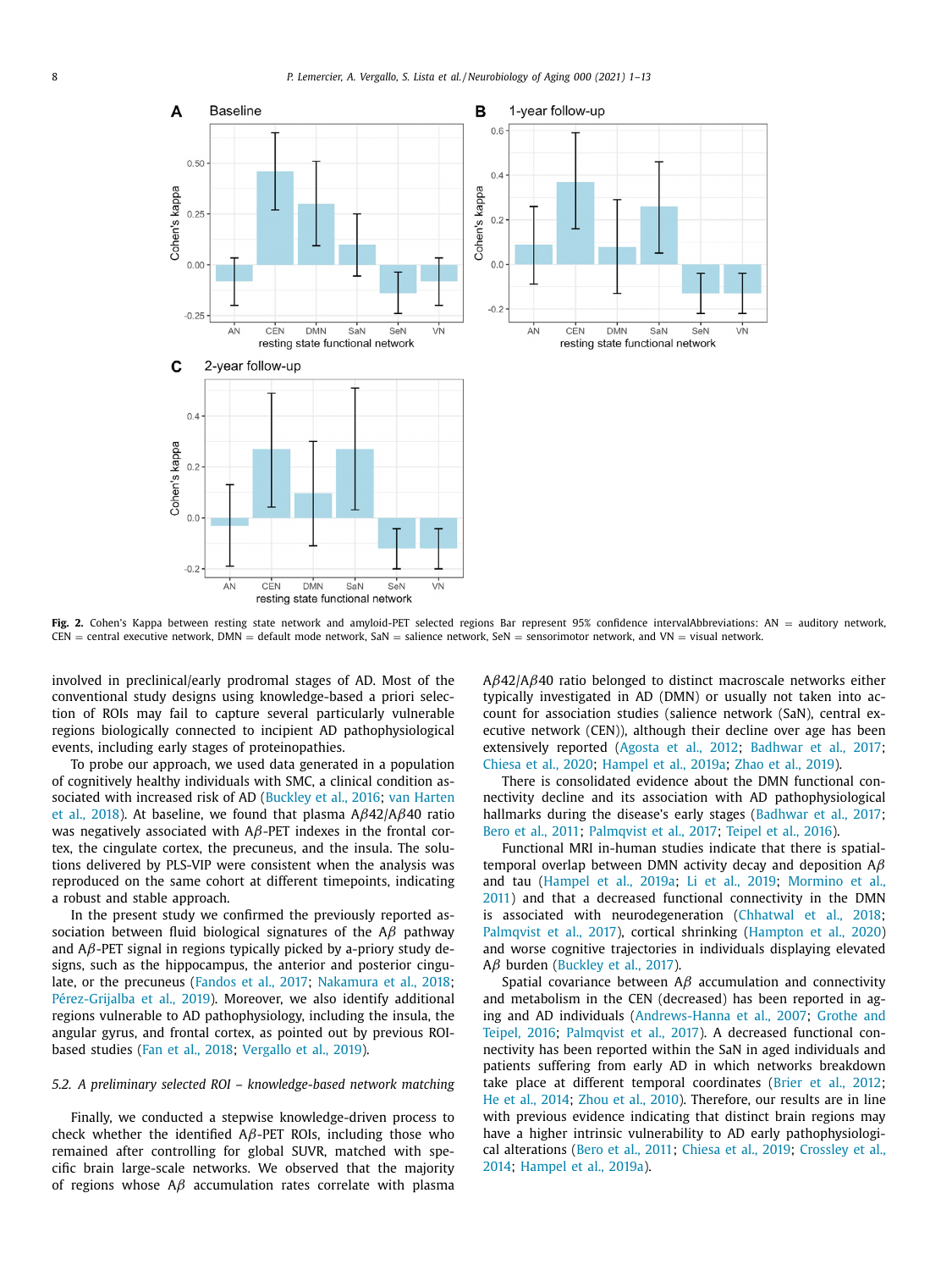#### *5.3. Potential utilization of PLS-VIP approch in resilience studies*

We also found a discrepancy between time points, with DMN and SaN being associated at baseline but not over time. A clinical explanation for these findings lies in the general and study-wise characteristic of our cohort.

Although SMC is a condition itself associated with increased risk for developing AD cognitive decline, the biology underlining the SMC clinical label, for instance, presence or not of brain  $A\beta$  accumulation, is heterogeneous and longitudinal trajectories of SMC individuals may be different with some having or developing brain resilience, at the molecular and network level, and some other going toward multi-scale system failure and cognitive decline [\(Dubois](#page-11-0) et al., 2018; [Hohman](#page-11-0) et al., 2016; [Negash](#page-12-0) et al., 2013).

In the present study, only 4 individuals - out of 261 - developed objective cognitive decline (MCI or dementia) within the 3-year follow-up (all of them have positive  $A\beta$ -PET). In line with previous INSIGHT-preAD publications, we argue that such rates of cognitive decline, lower than expected in a population at risk for AD [i.e., SMC plus signs of  $A\beta$  accumulation] is partially explained by the average high education level and cognitive reserve of the INSIGHTpreAD participants, a cohort in which potential compensatory mechanisms have already been reported [\(Babiloni](#page-10-0) et al., 2020; [Dubois](#page-11-0) et al., 2018; [Gaubert](#page-11-0) et al., 2019). This cohort is mainly represented by people who still engage in small post-retirement works, continuous social and intellectual activity (Babiloni et al., 2020; [Cacciamani](#page-10-0) et al., 2020; [Dubois](#page-11-0) et al., 2018).

In summary, our DMN-related divergent results and believe that this evidence-based conceptual construct can also explain the apparent DMN-related inconsistent association over time-points in our study. We have based our hypothesis on the presence of cognitive reserve-related resiliency dynamics in our cohort dataset by capitalizing on extensive evidence and data-driven conceptual frameworks previously published [\(Babiloni](#page-10-0) et al., 2020; [Dubois](#page-11-0) et al., 2018; [Gaubert](#page-11-0) et al., 2019; [Hohman](#page-11-0) et al., 2016; [Negash](#page-12-0) et al., 2013).

In this conceptual framework lies the potential clinical value of our proposed study design. In fact, the PLS-based whole-brain approach could be used not only for investigating network dysfunction in AD trajectories but also resilience in individuals displaying incipient molecular signatures of AD or any other neurodegenerative disease.

Such speculation connects to our intention of carrying out a non-a-priori approach, like PLS-VIP, to facilitate the investigation of a broader set of brain functional networks and their association with AD pathophysiology, thus, enabling the identification of other network-network connection patterns involved in disease progression or compensation.

# *5.4. No association between glucose metabolism and A*β *accumulation according to the PLS analysis*

Our FDG-PET based results suggest that plasma  $A\beta$ 42/A $\beta$ 40 ratio is not a suitable marker of neuronal metabolism that has been reported as a potential surrogate marker of neuronal loss [\(Dubois](#page-11-0) et al., 2014). To our knowledge, only 1 study assessed the association between Aβ42/Aβ40 ratio and FDG-PET in MCI/dementia pooled cohort [\(Pérez-Grijalba](#page-12-0) et al., 2019). By contrast, no results have been reported on cognitively healthy normal individuals at clinical and or biological risk for AD. Therefore, an interpretation of our data in light of the existing literature is hard to perform. However, it is conceivable to argue that the lack of FDG-PET signal with plasma  $A\beta$ 42/A $\beta$ 40 ratio indicates that the latter is not a suitable marker for either neurodegeneration or disease progression.

## *5.5. The PLS-VIP method main advantages for AD clinical research*

We believe that our workplan is easily replicable and shows good intrinsic operability. Of note, we used a set of variables with known covariance to test the performance of the modeling approach. The true potential of our approach is for exploratory purposes besides validation studies. PLS can be considered as a generalization of multiple regression since, for identical problem formulations, they both produce similar answers [\(Cramer,](#page-11-0) 1993). Unlike multiple regression, PLS can handle extensive datasets that may contain more predictors than subjects [\(Cramer,](#page-11-0) 1993; [Krishnan](#page-11-0) et al., 2011).

In addition, PLS is a very versatile method that provides relevant tools for different settings of clinical investigation. For instance, in AD clinical research, PLS was used for diagnostic classification tasks [\(Aguilar](#page-10-0) et al., 2014), omics studies (Lorenzi et al., 2018; [Vardarajan](#page-12-0) et al., 2020; [Xicota](#page-12-0) et al., 2019) and early longitudinal cognitive decline [\(Langbaum](#page-12-0) et al., 2020). The diversity of applications shows that PLS is a suitable tool for both hypothesis testing and explanatory model building. Likewise, PLS-VIP was used in AD studies to select variables predicting brain volume changes [\(Thambisetty](#page-12-0) et al., 2011) or associated with AD biomarkers [\(Baldacci](#page-11-0) et al., 2020). PLS-VIP approach is not sensitive to multicollinearity among predictors, which is a remarkable advantage compared to [conventional](#page-11-0) feature selection method (Chong and Jun, 2005; [Cramer,](#page-11-0) 1993; [Palermo](#page-12-0) et al., 2009).

The Least Absolute Shrinkage and Selection Operator (LASSO) regression is another method previously used in AD clinical research for feature selection able to handle correlated variables [\(Kohannim,](#page-11-0) 2012; Li et al., [2018;](#page-12-0) Yang et al., [2015\)](#page-12-0) (Dayon et al., 2018). However, LASSO presents significant [inconsistency](#page-11-0) among the variable selection (Zou and [Hastie,](#page-12-0) 2005) and constraints all correlated variables but one to have null coefficients i.e., the method selects only one feature and drops the others [\(Desboulets,](#page-11-0) 2018; [Hastie](#page-11-0) et al., 2009). Elastic net regularization is a good alternative to LASSO that provides better performance and stability in variable selection (Zou and [Hastie,](#page-12-0) 2005). However, with the elastic net, the coefficients' weight is distributed among the correlated variables, so when we interpret the model, the strength of the association is underrated. The most relevant advantage of PLS compred to other methods is to keep all relevant associations, providing a complete overview of the process of interest, which is appropriate for explicative models and critical for interpreting the early pathophysiological dynamics process.

As normally done in machine learning approaches, we split the dataset to increase the confidence in the significant findings. By contrast, such a step may reduce statistic power, thus hindering the detection of some subtle albeit clinically meaningfull associations.

## *5.6. Study limitations*

We acknowledge that different atlases, including cytoarchitectonic and probabilistic maps, have been published lately and some of them are expected to perform better, especially for those regions with no clear macro-anatomical landmarks. This methodological limitation explains why we did not include subcortical regions in the present study.

The present study does not include a long-term neuropsychological clinical follow-up of participants, which represents a limitation. Moreover, although education is widely considered a component of the cognitive reserve we thought not to overload our PLS-based approach and region models with too many covariates, considering that the dataset is not large enough.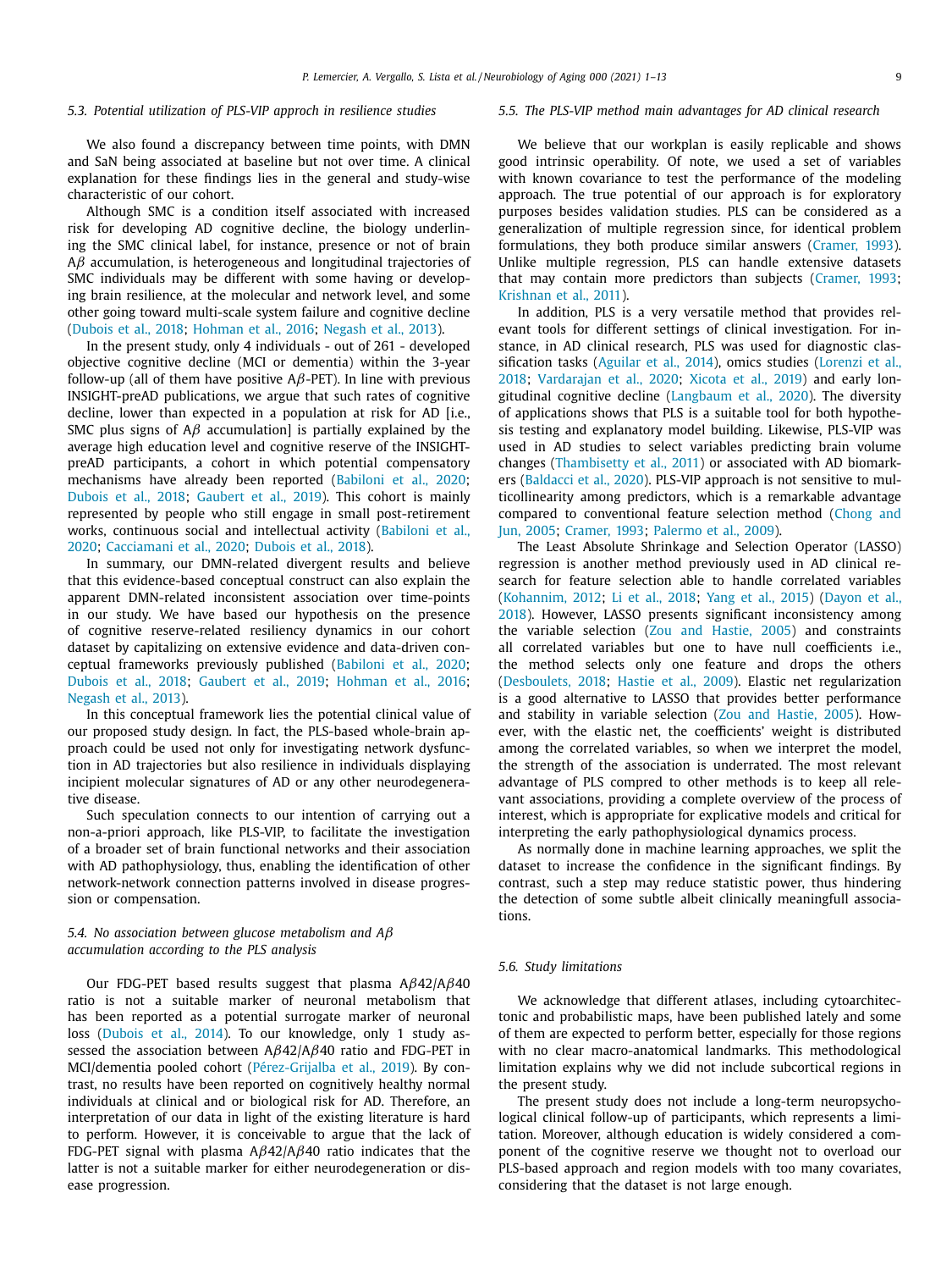To expand on the clinical potential of our approach, we set out to extend the multi-modal biomarker and neuropsychological follow-up of the individuals involved in the present study. In addition, we aim at expanding the dataset through a multicentric study where we would use PLS to explore trajectories of decline versus resilience, also keeping education levels into model. This future study would include an independent validation cohort, the lack of which represents caveat itself. To compensate this issue, we carried out several additional analytical steps (training/test datasets, bootstrap, correction for multiple tests, and internal reproduction at different timepoints) to increase confidence in the findings. We also acknowledge the lack of a test cohort of MCI and dementia individuals with AD pathophysiology as a major caveat of our study since it may have supported data interpretation from a biological standpoint and to draw some clinical conclusions. In this sense, we set out to perform a large-scale longitudinal multicenter study including at least one discovery and one independent validation cohort spanning the entire AD continuum, and including SMC and MCI either converters or stable. We believe that this follow-up study is essential for the standardization and harmonization of our proposed analytical protocol, and at the same time, to investigate whether our whole-brain approach may generate reliable predictive measures to employ in clinical trials and evolving healthcare practice.

# **6. Conclusions**

Our study shows that plasma  $A\beta 42/A\beta 40$  ratio is negatively associated with several regional  $A\beta$ -PET indexes at a cross-sectional and longitudinal level in SMC individuals. Leveraging the PLS-VIP computational power and using a non-a-priori strategy (i.e., hypothesis-free), we find several associations between plasma  $A\beta$ 42/A $\beta$ 40 ratio and brain regions belonging to multiple largescale functional networks, including networks normally not investigated in a-priori study designs for preclinical AD.

Of note, we do not suggest to set aside a priori hypothesis investigations but instead promote an integrated approach based on the notion that a-priori and non-a-priori investigations can be complementary and provide partially different information for clinical research. We propose that non-a-priori investigations should be employed in biomarker-guided exploratory studies conducted in preclinical populations to facilitate the understanding of early pathophysiological trajectories of neurodegenerative diseases and to indentify vulnerable regions that may deserve specific attention for preventive strategies.

## **Credit author statement**

*Pablo Lemercier*: Conceptualization, Methodology, Formal analysis, Data interpretation, Validation, Writing - original draft, Supervision, Writing - review & editing, *Andrea Vergallo*: Conceptualization, Methodology, Data interpretation, Validation, Writing - original draft, Supervision, Writing - review & editing, *Simone Lista*: Investigation, Data curation, Writing - review & editing, *Henrik Zetterberg*: Investigation, Data curation, Writing - review & editing, *Kaj Blennow*: Investigation, Data curation, Writing - review & editing, *Marie-Claude Potier*: Provided the APOE genotype assessment, Writing - review & editing, *Marie-Odile Habert*: Provided the PET biomarker assessment, Writing - review & editing, *François-Xavier Lejeune*: Conceptualization, Methodology, Formal analysis, Data interpretation, Writing - review & editing, *Bruno Dubois*: Investigation, Data curation, Project administration, *Stefan Teipell*: Investigation, Data curation, Project administration, Data interpretation, Writing - review & editing, and *Harald Hampel*: Investigation, Data curation, Project administration, Data interpretation, Writing - review & editing.

## **INSIGHT-preAD study group**

Hovagim Bakardjian, Habib Benali, Hugo Bertin, Joel Bonheur, Laurie Boukadida, Nadia Boukerrou, Enrica Cavedo, Patrizia Chiesa, Olivier Colliot, Bruno Dubois, Marion Dubois, Stéphane Epelbaum, Geoffroy Gagliardi, Remy Genthon, Marie-Odile Habert, Harald Hampel, Marion Houot, Aurélie Kas, Foudil Lamari, Marcel Levy, Simone Lista, Christiane Metzinger, Fanny Mochel, Francis Nyasse, Catherine Poisson, Marie-Claude Potier, Marie Revillon, Antonio Santos, Katia Santos Andrade, Marine Sole, Mohmed Surtee, Michel Thiebaut de Schotten, Andrea Vergallo, Nadjia Younsi.

# **Contributors to the alzheimer precision medicine initiative – working group (APMI–WG)**

Mohammad AFSHAR (France), Lisi Flores AGUILAR (Canada), Leyla AKMAN-ANDERSON (USA), Joaquín ARENAS (Spain), Jesús ÁVILA (Spain), Claudio BABILONI (Italy), Filippo BALDACCI (Italy), Richard BATRLA (Switzerland), Norbert BENDA (Germany), Keith L. BLACK (USA), Kaj BLENNOW (Sweden), Arun L.W. BOKDE (Ireland), Ubaldo BONUCCELLI (Italy), Karl BROICH (Germany), Francesco CACCIOLA (Italy), Filippo CARACI (Italy), Giuseppe CARUSO (Italy), Juan CASTRILLO† (Spain), Enrica CAVEDO (France), Roberto CERAVOLO (Italy), Patrizia A. CHIESA (France), Massimo CORBO (Italy), Jean-Christophe CORVOL (France), Augusto Claudio CUELLO (Canada), Jeffrey L. CUMMINGS (USA), Herman DE-PYPERE (Belgium), Bruno DUBOIS (France), Andrea DUGGENTO (Italy), Enzo EMANUELE (Italy), Valentina ESCOTT-PRICE (UK), Howard FEDEROFF (USA), Maria Teresa FERRETTI (Switzerland), Massimo FIANDACA (USA), Richard A. FRANK (USA), Francesco GARACI (Italy), Hugo GEERTS (USA), Ezio GIACOBINI (Switzerland), Filippo S. GIORGI (Italy), Edward J. GOETZL (USA), Manuela GRAZIANI (Italy), Marion HABERKAMP (Germany), Marie-Odile HABERT (France), Britta HÄNISCH (Germany), Harald HAMPEL (France), Karl HERHOLZ (UK), Felix HERNANDEZ (Spain), Bruno P. IMBIMBO (Italy), Dimitrios KAPOGIANNIS (USA), Eric KAR-RAN (USA), Steven J. KIDDLE (UK), Seung H. KIM (South Korea), Yosef KORONYO (USA), Maya KORONYO-HAMAOUI (USA), Todd LANGEVIN (USA), Stéphane LEHÉRICY (France), Pablo LEMERCIER (France), Simone LISTA (France), Francisco LLAVERO (Spain), Jean LORENCEAU (France), Alejandro LUCÍA (Spain), Dalila MANGO (Italy), Mark MAPSTONE (USA), Christian NERI (France), Robert NIS-TICÒ (Italy), Sid E. O'BRYANT (USA), Giovanni PALERMO (Italy), George PERRY (USA), Craig RITCHIE (UK), Simone ROSSI (Italy), Amira SAIDI (Italy), Emiliano SANTARNECCHI (USA), Lon S. SCHNEI-DER (USA), Olaf SPORNS (USA), Stefan TEIPEL (Germany), Nicola TOSCHI (Italy), Pedro L. VALENZUELA (Spain), Bruno VELLAS (France) Steven R. VERDOONER (USA), Andrea VERGALLO (France), Nicolas VILLAIN (France), Kelly VIRECOULON GIUDICI (France), Mark WATLING (UK), Lindsay A. WELIKOVITCH (Canada), Janet WOODCOCK (USA), Erfan YOUNESI (France), Henrik ZETTERBERG (Sweden), José L. ZUGAZA (Spain).

# **Disclosure**

HH is an employee of Eisai Inc. eclares no competing financial interests related to the present article and his contribution to this article reflects entirely and only his own academic expertise on the matter. HH serves as Senior Associate Editor for the Journal Alzheimer's & Dementia and does not receive any fees or honoraria since May 2019; before May 2019 he had received lecture fees from Servier, Biogen and Roche, research grants from Pfizer,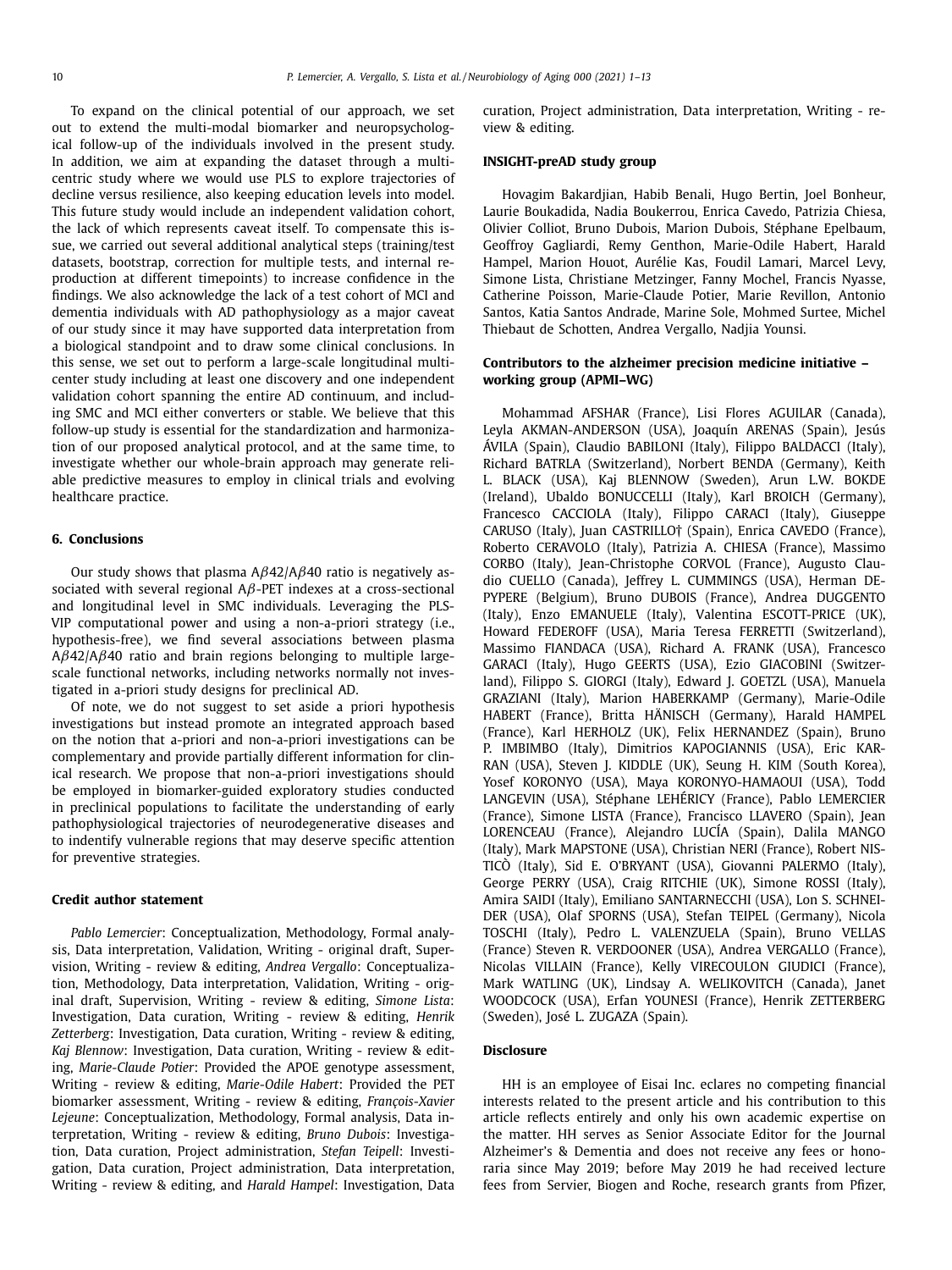<span id="page-10-0"></span>Avid, and MSD Avenir (paid to the institution), travel funding from Eisai, Functional Neuromodulation, Axovant, Eli Lilly and company, Takeda and Zinfandel, GE-Healthcare and Oryzon Genomics, consultancy fees from Qynapse, Jung Diagnostics, Cytox Ltd., Axovant, Anavex, Takeda and Zinfandel, GE Healthcare, Oryzon Genomics, and Functional Neuromodulation, and participated in scientific advisory boards of Functional Neuromodulation, Axovant, Eisai, Eli Lilly and company, Cytox Ltd., GE Healthcare, Takeda and Zinfandel, Oryzon Genomics and Roche Diagnostics. He is inventor of the following patents as a scientific expert and has received no royalties:

- *In Vitro* Multiparameter Determination Method for The Diagnosis and Early Diagnosis of Neurodegenerative Disorders Patent Number: 8916388
- *In Vitro* Procedure for Diagnosis and Early Diagnosis of Neurodegenerative Diseases Patent Number: 8298784
- Neurodegenerative Markers for Psychiatric Conditions Publication Number: 20120196300
- *In Vitro* Multiparameter Determination Method for The Diagnosis and Early Diagnosis of Neurodegenerative Disorders Publication Number: 20100062463
- *In Vitro* Method for The Diagnosis and Early Diagnosis of Neurodegenerative Disorders Publication Number: 20100035286
- *In Vitro* Procedure for Diagnosis and Early Diagnosis of Neurodegenerative Diseases Publication Number: 20090263822
- *In Vitro* Method for The Diagnosis of Neurodegenerative Diseases Patent Number: 7547553
- CSF Diagnostic in Vitro Method for Diagnosis of Dementias and Neuroinflammatory Diseases Publication Number: 20080206797
- *In Vitro* Method for The Diagnosis of Neurodegenerative Diseases Publication Number: 20080199966
- Neurodegenerative Markers for Psychiatric Conditions Publication Number: 20080131921
- Method for diagnosis of dementias and neuroinflammatory diseases based on an increased level of procalcitonin in cerebrospinal fluid: Publication number: United StatesPatent 10921330

AV declares no competing financial interests related to the present article and his contribution to this article reflects entirely and only his own academic expertise on the matter. This work was initiated during his previous position at Sorbonne University, Paris, France. AV was an employee of Eisai Inc. AV does not receive any fees or honoraria since November 2019. Before November 2019 he had he received lecture honoraria from Roche, MagQu LLC, and Servier.

SL received lecture honoraria from Roche and Servier.

PL , MCP , MOH , FXL , BD declare no conflict of interest.

KB has served as a consultant, at advisory boards, or at data monitoring committees for Abcam, Axon, Biogen, JOMDD/Shimadzu. Julius Clinical, Lilly, MagQu, Novartis, Roche Diagnostics, and Siemens Healthineers, and is a co-founder of Brain Biomarker Solutions in Gothenburg AB (BBS), which is a part of the GU Ventures Incubator Program, outside the work presented in this paper.

HZ has served at scientific advisory boards for Eisai, Denali, Roche Diagnostics, Wave, Samumed, Siemens Healthineers, Pinteon Therapeutics, Nervgen, AZTherapies and CogRx, has given lectures in symposia sponsored by Cellectricon, Fujirebio, Alzecure and Biogen, and is a co-founder of Brain Biomarker Solutions in Gothenburg AB (BBS), which is a part of the GU Ventures Incubator Program (outside submitted work).

## **Acknowledgments**

The research and this manuscript was part of the translational research program "*PHOENIX*", awarded to *HH*, and administered by the Sorbonne University Foundation and sponsored by la *Fondation pour la Recherche sur Alzheimer*. The study was promoted by IN-SERM in collaboration with ICM, IHU-A-ICM and Pfizer and has received support within the *"Investissement d'Avenir"* (ANR-10-AIHU-06) French program. The study was promoted in collaboration with the "CHU de Bordeaux" (coordination CIC EC7), the promoter of Memento cohort, funded by the Foundation Plan-Alzheimer. The study was further supported by AVID/Lilly.CATI is a French neuroimaging platform funded by the French Plan Alzheimer (available at [http://cati-neuroimaging.com\)](http://cati-neuroimaging.com). *HH* is an employee of Eisai Inc. This work has been performed during his previous position at Sorbonne University, Paris, France. At Sorbonne University he was supported by the AXA Research Fund, the "*Fondation partenariale Sorbonne Université*" and the "*Fondation pour la Recherche sur Alzheimer*", Paris, France.

*KB* is supported by the Swedish Research Council (#2017- 00915), the Alzheimer Drug Discovery [Foundation](https://doi.org/10.13039/100002565) (ADDF), USA (#RDAPB-201809-2016615), the Swedish Alzheimer Foundation (#AF-742881), Hjärnfonden, Sweden (#FO2017-0243), the Swedish state under the agreement between the Swedish government and the County Councils, the ALF-agreement (#ALFGBG-715986), the European Union Joint Program for Neurodegenerative Disorders (JPND2019-466-236), and the National Institute of Health (NIH), USA, (grant #1R01AG068398-01).

*HZ* is a Wallenberg Scholar supported by grants from the Swedish Research Council (#2018-02532), the European Research Council (#681712), Swedish State Support for Clinical Research (#ALFGBG-720931), the Alzheimer Drug Discovery [Foundation](https://doi.org/10.13039/100002565) (ADDF), USA (#201809-2016862), the AD Strategic Fund and the Alzheimer's Association (#ADSF-21-831376-C, #ADSF-21-831381-C and #ADSF-21-831377-C), the Olav Thon Foundation, the Erling-Persson Family Foundation, Stiftelsen för Gamla Tjänarinnor, Hjärnfonden, Sweden (#FO2019-0228), the European Union's Horizon 2020 research and innovation programme under the Marie Skłodowska-Curie grant agreement No 860197 (MIRIADE), and the UK Dementia Research Institute at UCL.

#### **Supplementary materials**

Supplementary material associated with this article can be found, in the online version, at [doi:10.1016/j.neurobiolaging.2021.](https://doi.org/10.1016/j.neurobiolaging.2021.07.005) 07.005.

#### **References**

- Abdi, H., Williams, L.J., 2013. Partial least squares methods: partial least squares correlation and partial least square regression. 549–579. doi:10.1007/978-1-62703- 059-5\_23
- Agosta, F., Pievani, M., Geroldi, C., Copetti, M., Frisoni, G.B., Filippi, M., 2012. Resting state fMRI in Alzheimer's disease: beyond the default mode network. Neurobiol. Aging 33, 1564–1578. doi[:10.1016/j.neurobiolaging.2011.06.007.](https://doi.org/10.1016/j.neurobiolaging.2011.06.007)
- Aguilar, C., Muehlboeck, J.S., Mecocci, P., Vellas, B., Tsolaki, M., Kloszewska, I., Soininen, H., Lovestone, S., Wahlund, L.O., Simmons, A., Westman, E., 2014. Application of a MRI based index to longitudinal atrophy change in Alzheimer disease, mild cognitive impairment and healthy older individuals in the AddNeuroMed cohort. Front. Aging Neurosci. 6, 1–12. doi[:10.3389/fnagi.2014.00145.](https://doi.org/10.3389/fnagi.2014.00145)
- Aisen, P.S., Cummings, J., Jack, C.R., Morris, J.C., Sperling, R., Frölich, L., Jones, R.W., Dowsett, S.A., Matthews, B.R., Raskin, J., Scheltens, P., Dubois, B., 2017. On the path to 2025: understanding the Alzheimer's disease continuum. Alzheimers. Res. Ther. 9, 60. doi[:10.1186/s13195-017-0283-5.](https://doi.org/10.1186/s13195-017-0283-5)
- Andrews-Hanna, J.R., Snyder, A.Z., Vincent, J.L., Lustig, C., Head, D., Raichle, M.E., Buckner, R.L., 2007. Disruption of large-scale brain systems in advanced aging. Neuron 56, 924–935. doi[:10.1016/j.neuron.2007.10.038.](https://doi.org/10.1016/j.neuron.2007.10.038)
- Arenaza-Urquijo, E.M., Vemuri, P., 2018. Resistance vs resilience to Alzheimer disease. Neurology 90, 695–703. doi[:10.1212/WNL.0000000000005303.](https://doi.org/10.1212/WNL.0000000000005303)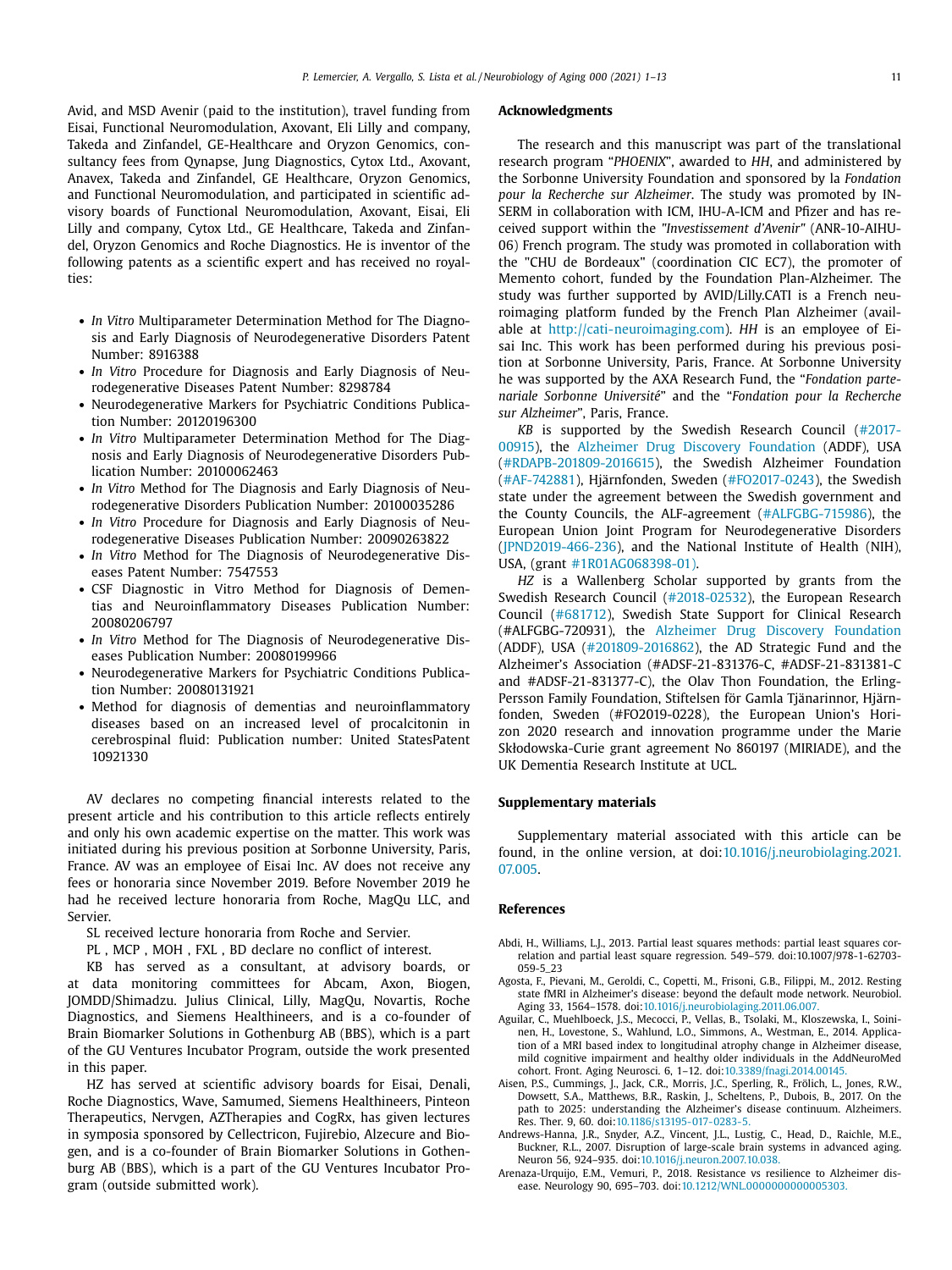- <span id="page-11-0"></span>Babiloni, C., Lopez, S., Del Percio, C., Noce, G., Pascarelli, M.T., Lizio, R., Teipel, S.J., González-Escamilla, G., Bakardjian, H., George, N., Cavedo, E., Lista, S., Chiesa, P.A., Vergallo, A., Lemercier, P., Spinelli, G., Grothe, M.J., Potier, M.-C., Stocchi, F., Ferri, R., Habert, M.-O., Fraga, F.J., Dubois, B., Hampel, H., 2020. Resting-state posterior alpha rhythms are abnormal in subjective memory complaint seniors with preclinical alzheimer's neuropathology and high education level: the insight-pread study. Neurobiol. Aging. [doi:10.1016/j.neurobiolaging.](https://doi.org/10.1016/j.neurobiolaging.2020.01.012) 2020.01.012.
- Badhwar, A.P., Tam, A., Dansereau, C., Orban, P., Hoffstaedter, F., Bellec, P., 2017. Resting-state network dysfunction in Alzheimer's disease: A systematic review and meta-analysis. Alzheimer's dement. Diagnosis, Assess. Dis. Monit. 8, 73–85. doi[:10.1016/j.dadm.2017.03.007.](https://doi.org/10.1016/j.dadm.2017.03.007)
- Baldacci, F., Lista, S., Manca, M.L., Chiesa, P.A., Cavedo, E., Lemercier, P., Zetterberg, H., Blennow, K., Habert, M.-O., Potier, M.C., Dubois, B., Vergallo, A., Hampel, H., 2020. Age and sex impact plasma NFL and t-Tau trajectories in individuals with subjective memory complaints: a 3-year follow-up study. Alzheimers. Res. Ther. 12, 147. doi[:10.1186/s13195-020-00704-4.](https://doi.org/10.1186/s13195-020-00704-4)
- Bateman, R.J., Xiong, C., Benzinger, T.L.S., Fagan, A.M., Goate, A., Fox, N.C., Marcus, D.S., Cairns, N.J., Xie, X., Blazey, T.M., Holtzman, D.M., Santacruz, A., Buckles, V., Oliver, A., Moulder, K., Aisen, P.S., Ghetti, B., Klunk, W.E., McDade, E., Martins, R.N., Masters, C.L., Mayeux, R., Ringman, J.M., Rossor, M.N., Schofield, P.R., Sperling, R.A., Salloway, S., Morris, J.C., 2012. Clinical and biomarker changes in dominantly inherited alzheimer's disease. N. Engl. J. Med. 367, 795–804. doi[:10.1056/NEJMoa1202753.](https://doi.org/10.1056/NEJMoa1202753)
- Bero, A.W., Yan, P., Roh, J.H., Cirrito, J.R., Stewart, F.R., Raichle, M.E., Lee, J.-M., Holtzman, D.M., 2011. Neuronal activity regulates the regional vulnerability to amyloid- $\beta$  deposition. Nat. Neurosci. 14, 750–756. doi[:10.1038/nn.2801.](https://doi.org/10.1038/nn.2801)
- Brier, M.R., Thomas, J.B., Snyder, A.Z., Benzinger, T.L., Zhang, D., Raichle, M.E., Holtzman, D.M., Morris, J.C., Ances Dr., B.M., 2012. Loss of intranetwork and internetwork resting state functional connections with Alzheimer's disease progression. J. Neurosci. 32, 8890–8899. doi[:10.1523/JNEUROSCI.5698-11.2012.](https://doi.org/10.1523/JNEUROSCI.5698-11.2012)
- Buckley, R.F., Maruff, P., Ames, D., Bourgeat, P., Martins, R.N., Masters, C.L., Rainey-Smith, S., Lautenschlager, N., Rowe, C.C., Savage, G., Villemagne, V.L., Ellis, K.A., 2016. Subjective memory decline predicts greater rates of clinical progression in preclinical Alzheimer's disease. Alzheimer's Dement 12, 796–804. doi:10.1016/j. alz.2015.12.013.
- Buckley, R.F., Schultz, A.P., Hedden, T., Papp, K.V., Hanseeuw, B.J., Marshall, G., Sepulcre, J., Smith, E.E., Rentz, D.M., Johnson, K.A., Sperling, R.A., Chhatwal, J.P., 2017. Functional network integrity presages cognitive decline in preclinical Alzheimer disease. Neurology 89, 29–37. doi[:10.1212/WNL.0000000000004059.](https://doi.org/10.1212/WNL.0000000000004059)
- Cacciamani, F., Sambati, L., Houot, M., Habert, M.-O., Dubois, B., Epelbaum, S., 2020. Awareness of cognitive decline trajectories in asymptomatic individuals at risk for AD. Alzheimers. Res. Ther. 12, 129. doi[:10.1186/s13195-020-00700-8.](https://doi.org/10.1186/s13195-020-00700-8)
- Chhatwal, J.P., Schultz, A.P., Johnson, K.A., Hedden, T., Jaimes, S., Benzinger, T.L.S., Jack, C., Ances, B.M., Ringman, J.M., Marcus, D.S., Ghetti, B., Farlow, M.R., Danek, A., Levin, J., Yakushev, I., Laske, C., Koeppe, R.A., Galasko, D.R., Xiong, C., Masters, C.L., Schofield, P.R., Kinnunen, K.M., Salloway, S., Martins, R.N., Mc-Dade, E., Cairns, N.J., Buckles, V.D., Morris, J.C., Bateman, R., Sperling, R.A., 2018. Preferential degradation of cognitive networks differentiates Alzheimer's disease from ageing. Brain 141, 1486–1500. doi[:10.1093/brain/awy053.](https://doi.org/10.1093/brain/awy053)
- Chiesa, P.A., Cavedo, E., Vergallo, A., Lista, S., Potier, M.-C., Habert, M.-O., Dubois, B., Thiebaut de Schotten, M., Hampel, H.Alzheimer Precision Medicine Initiative (APMI), 2019. Differential default mode network trajectories in asymptomatic individuals at risk for Alzheimer's disease. Alzheimers. Dement 15, 940–950. doi[:10.1016/j.jalz.2019.03.006.](https://doi.org/10.1016/j.jalz.2019.03.006)
- Chiesa, P.A., Houot, M., Vergallo, A., Cavedo, E., Lista, S., Potier, M.C., Zetterberg, H., Blennow, K., Vanmechelen, E., De Vos, A., Dubois, B., Hampel, H., 2020. Association of brain network dynamics with plasma biomarkers in subjective memory complainers. Neurobiol. Aging 88, 83–90. [doi:10.1016/j.neurobiolaging.2019.12.](https://doi.org/10.1016/j.neurobiolaging.2019.12.017) 017.
- Chong, I.G., Jun, C.H., 2005. Performance of some variable selection methods when multicollinearity is present. Chemom. Intell. Lab. Syst. 78, 103–112. doi:10.1016/ [j.chemolab.2004.12.011.](https://doi.org/10.1016/j.chemolab.2004.12.011)
- Clancy, U., Gilmartin, D., Jochems, A.C.C., Knox, L., Doubal, F.N., Wardlaw, J.M., 2021. Neuropsychiatric symptoms associated with cerebral small vessel disease: a systematic review and meta-analysis. the lancet psychiatry 8, 225–236. doi:10.1016/S2215-0366(20)30431-4
- Cramer, R.D., 1993. Partial least squares (PLS): Its strengths and limitations. Perspect. Drug Discov. Des. 1, 269–278. doi[:10.1007/BF02174528.](https://doi.org/10.1007/BF02174528)
- Crossley, N.A., Mechelli, A., Scott, J., Carletti, F., Fox, P.T., Mcguire, P., Bullmore, E.T., 2014. The hubs of the human connectome are generally implicated in the anatomy of brain disorders. Brain 137, 2382–2395. doi[:10.1093/brain/awu132.](https://doi.org/10.1093/brain/awu132)
- Dayon, L., Núñez Galindo, A., Wojcik, J., Cominetti, O., Corthésy, J., Oikonomidi, A., Henry, H., Kussmann, M., Migliavacca, E., Severin, I., Bowman, G.L., Popp, J., 2018. Alzheimer disease pathology and the cerebrospinal fluid proteome. Alzheimers. Res. Ther. 10, 66. doi[:10.1186/s13195-018-0397-4.](https://doi.org/10.1186/s13195-018-0397-4)

Desboulets, L., 2018. A review on variable selection in regression analysis. Econometrics 6, 45. doi[:10.3390/econometrics6040045,](https://doi.org/10.3390/econometrics6040045) https://doi.org/.

Dubois, B., Epelbaum, S., Nyasse, F., Bakardjian, H., Gagliardi, G., Uspenskaya, O., Houot, M., Lista, S., Cacciamani, F., Potier, M.C., Bertrand, A., Lamari, F., Benali, H., Mangin, J.F., Colliot, O., Genthon, R., Habert, M.O., Hampel, H., Audrain, C., Auffret, A., Baldacci, F., Benakki, I., Bertin, H., Boukadida, L., Cavedo, E., Chiesa, P., Dauphinot, L., Santos, Dos, A., Dubois, M., Durrleman, S., Fontaine, G., Genin, A., Glasman, P., Jungalee, N., Kas, A., Kilani, M., La Corte, V., Lehericy, S., Letondor, C., Levy, M., Lowrey, M., Ly, J., Makiese, O., Metzinger, C., Michon, A., Mochel, F., Poisson, C., Ratovohery, S., Revillon, M., Rojkova, K., Roy, P., Santos-Andrade, K., Schindler, R., Seux, L., Simon, V., Sole, M., Tandetnik, C., Teichmann, M., Thiebaut de Shotten, M., Younsi, N., 2018. Cognitive and neuroimaging features and brain β-amyloidosis in individuals at risk of Alzheimer's disease (INSIGHT-preAD): a longitudinal observational study. Lancet Neurol 17, 335–346. doi[:10.1016/S1474-4422\(18\)30029-2.](https://doi.org/10.1016/S1474-4422(18)30029-2)

- Dubois, B., Feldman, H.H., Jacova, C., Hampel, H., Molinuevo, J.L., Blennow, K., DeKosky, S.T., Gauthier, S., Selkoe, D., Bateman, R., Cappa, S., Crutch, S., Engelborghs, S., Frisoni, G.B., Fox, N.C., Galasko, D., Habert, M.-O., Jicha, G.A., Nordberg, A., Pasquier, F., Rabinovici, G., Robert, P., Rowe, C., Salloway, S., Sarazin, M., Epelbaum, S., de Souza, L.C., Vellas, B., Visser, P.J., Schneider, L., Stern, Y., Scheltens, P., Cummings, J.L., 2014. Advancing research diagnostic criteria for Alzheimer's disease: the IWG-2 criteria. Lancet Neurol 13, 614–629. doi[:10.1016/S1474-4422\(14\)70090-0.](https://doi.org/10.1016/S1474-4422(14)70090-0)
- Elman, J.A., Oh, H., Madison, C.M., Baker, S.L., Vogel, J.W., Marks, S.M., Crowley, S., O'Neil, J.P., Jagust, W.J., 2014. Neural compensation in older people with brain amyloid-β deposition. Nat. Neurosci. 17, 1316–1318. doi[:10.1038/nn.3806.](https://doi.org/10.1038/nn.3806)
- Fan, L.Y., Tzen, K.Y., Chen, Y.F., Chen, T.F., Lai, Y.M., Yen, R.F., Huang, Y.Y., Shiue, C.Y., Yang, S.Y., Chiu, M.J., 2018. The relation between brain amyloid deposition, cortical atrophy, and plasma biomarkers in amnesic mild cognitive impairment and Alzheimer's. Disease. Front. Aging Neurosci. 10, 1–10. [doi:10.3389/fnagi.2018.](https://doi.org/10.3389/fnagi.2018.00175) 00175.
- Fandos, N., Pérez-Grijalba, V., Pesini, P., Olmos, S., Bossa, M., Villemagne, V.L., Doecke, J., Fowler, C., Masters, C.L., Sarasa, M., 2017. Plasma amyloid β 42/40 ratios as biomarkers for amyloid  $\beta$  cerebral deposition in cognitively normal individuals. Alzheimer's Dement. Diagnosis, Assess. Dis. Monit. 8, 179–187. doi[:10.1016/j.dadm.2017.07.004.](https://doi.org/10.1016/j.dadm.2017.07.004)
- Farrell, M.E., Chen, X., Rundle, M.M., Chan, M.Y., Wig, G.S., Park, D.C., 2018. Regional amyloid accumulation and cognitive decline in initially amyloid-negative adults. Neurology 91, e1809–e1821. doi[:10.1212/WNL.0000000000006469.](https://doi.org/10.1212/WNL.0000000000006469)
- Gaubert, S., Raimondo, F., Houot, M., Corsi, M.-C., Naccache, L., Diego Sitt, J., Hermann, B., Oudiette, D., Gagliardi, G., Habert, M.-O., Dubois, B., De Vico Fal-lani, F., Bakardjian, H., Epelbaum, S., 2019. EEG evidence of compensatory mechanisms in preclinical Alzheimer's disease. Brain 142, 2096–2112. doi:10.1093/ [brain/awz150.](https://doi.org/10.1093/brain/awz150)
- Grothe, M.J., Teipel, S.J., 2016. Spatial patterns of atrophy, hypometabolism, and amyloid deposition in Alzheimer's disease correspond to dissociable functional brain networks. Hum. Brain Mapp. 37, 35–53. doi[:10.1002/hbm.23018.](https://doi.org/10.1002/hbm.23018)
- Habert, Marie Odile, Bertin, Hugo, Labit, M., Diallo, M., Marie, S., Martineau, K., Kas, Aurélie, Causse-Lemercier, Valérie, Bakardjian, Hovagim, Epelbaum, Stéphane, Chételat, G., Houot, M., Hampel, Harald, Dubois, Bruno, Mangin, J.F., Audrain, C., Bakardjian, H., Benali, H., Bertin, H., Boukadida, L., Cacciamani, F., Causse-Lemercier, V., Cavedo, E., Chiesa, P., Colliot, O., Santos, Dos, A., Dubois, B., Durrleman, S., Epelbaum, S., Gagliardi, G., Genthon, R., Habert, M., O., Hampel, H., Jungalee, N., Kas, A., Lehericy, S., Lamari, F., Letondor, C., Levy, M., Lista, S., Mochel, F., Nyasse, F., Poisson, C., Potier, M.C., Revillon, M., Rojkova, K., Roy, P., Santos-Andrade, K., Santos, A., Simon, V., Sole, M., Tandetnik, C., Thiebaud De Schotten, M., 2018. Evaluation of amyloid status in a cohort of elderly individuals with memory complaints: validation of the method of quantification and determination of positivity thresholds. Ann. Nucl. Med. 32, 75–86. doi[:10.1007/s12149-017-1221-0.](https://doi.org/10.1007/s12149-017-1221-0)
- Hampel, H., Lista, S., Neri, C., Vergallo, A., 2019a. Time for the systems-level integration of aging: Resilience enhancing strategies to prevent Alzheimer's disease. Prog. Neurobiol. 181, 101662. doi[:10.1016/j.pneurobio.2019.101662.](https://doi.org/10.1016/j.pneurobio.2019.101662)
- Hampel, H., Vergallo, A., Perry, G., Lista, S., 2019b. The alzheimer precision medicine initiative. J. Alzheimer's Dis. 68, 1–24. doi[:10.3233/JAD-181121.](https://doi.org/10.3233/JAD-181121)
- Hampton, O.L., Buckley, R.F., Manning, L.K., Scott, M.R., Properzi, M.J., Peña-Gómez, C., Jacobs, H.I.L., Chhatwal, J.P., Johnson, K.A., Sperling, R.A., Schultz, A.P., 2020. Resting-state functional connectivity and amyloid burden influence longitudinal cortical thinning in the default mode network in preclinical Alzheimer's disease. NeuroImage Clin 28, 102407. doi[:10.1016/j.nicl.2020.102407.](https://doi.org/10.1016/j.nicl.2020.102407)
- Hastie, T., Tibshirani, R., Friedman, J., 2009. The Elements of Statistical Learning. Springer, New York, New York, NY Springer Series in Statistics. Springerhttps://doi.org/ doi[:10.1007/978-0-387-84858-7.](https://doi.org/10.1007/978-0-387-84858-7)
- He, X., Qin, W., Liu, Y., Zhang, X., Duan, Y., Song, J., Li, K., Jiang, T., Yu, C., 2014. Abnormal salience network in normal aging and in amnestic mild cognitive impairment and Alzheimer's disease. Hum. Brain Mapp 35, 3446–3464. doi:10. [1002/hbm.22414.](https://doi.org/10.1002/hbm.22414)
- Hohman, T.J., McLaren, D.G., Mormino, E.C., Gifford, K.A., Libon, D.J., Jefferson, A.L., 2016. Asymptomatic Alzheimer disease: defining resilience. Neurology 87, 2443–2450. doi[:10.1212/WNL.0000000000003397.](https://doi.org/10.1212/WNL.0000000000003397)
- Jack, C.R., Bennett, D.A., Blennow, K., Carrillo, M.C., Dunn, B., Haeberlein, S.B., Holtzman, D.M., Jagust, W., Jessen, F., Karlawish, J., Liu, E., Molinuevo, J.L., Montine, T., Phelps, C., Rankin, K.P., Rowe, C.C., Scheltens, P., Siemers, E., Snyder, H.M., Sperling, R., Elliott, C., Masliah, E., Ryan, L., Silverberg, N., 2018. NIA-AA Research framework: toward a biological definition of alzheimer's disease. alzheimer's dement. 14, 535–562. doi:10.1016/j.jalz.2018.02.018
- Johnson, W.E., Li, C., Rabinovic, A., 2007. Adjusting batch effects in microarray expression data using empirical Bayes methods. Biostatistics 8, 118–127. doi:10. [1093/biostatistics/kxj037.](https://doi.org/10.1093/biostatistics/kxj037)
- Kohannim, O., 2012. Discovery and replication of gene influences on brain structure using LASSO regression. Front. Neurosci. 6. doi[:10.3389/fnins.2012.00115.](https://doi.org/10.3389/fnins.2012.00115)
- Krishnan, A., Williams, L.J., McIntosh, A.R., Abdi, H., 2011. Partial Least Squares (PLS) methods for neuroimaging: A tutorial and review. Neuroimage 56, 455–475. doi[:10.1016/j.neuroimage.2010.07.034.](https://doi.org/10.1016/j.neuroimage.2010.07.034)